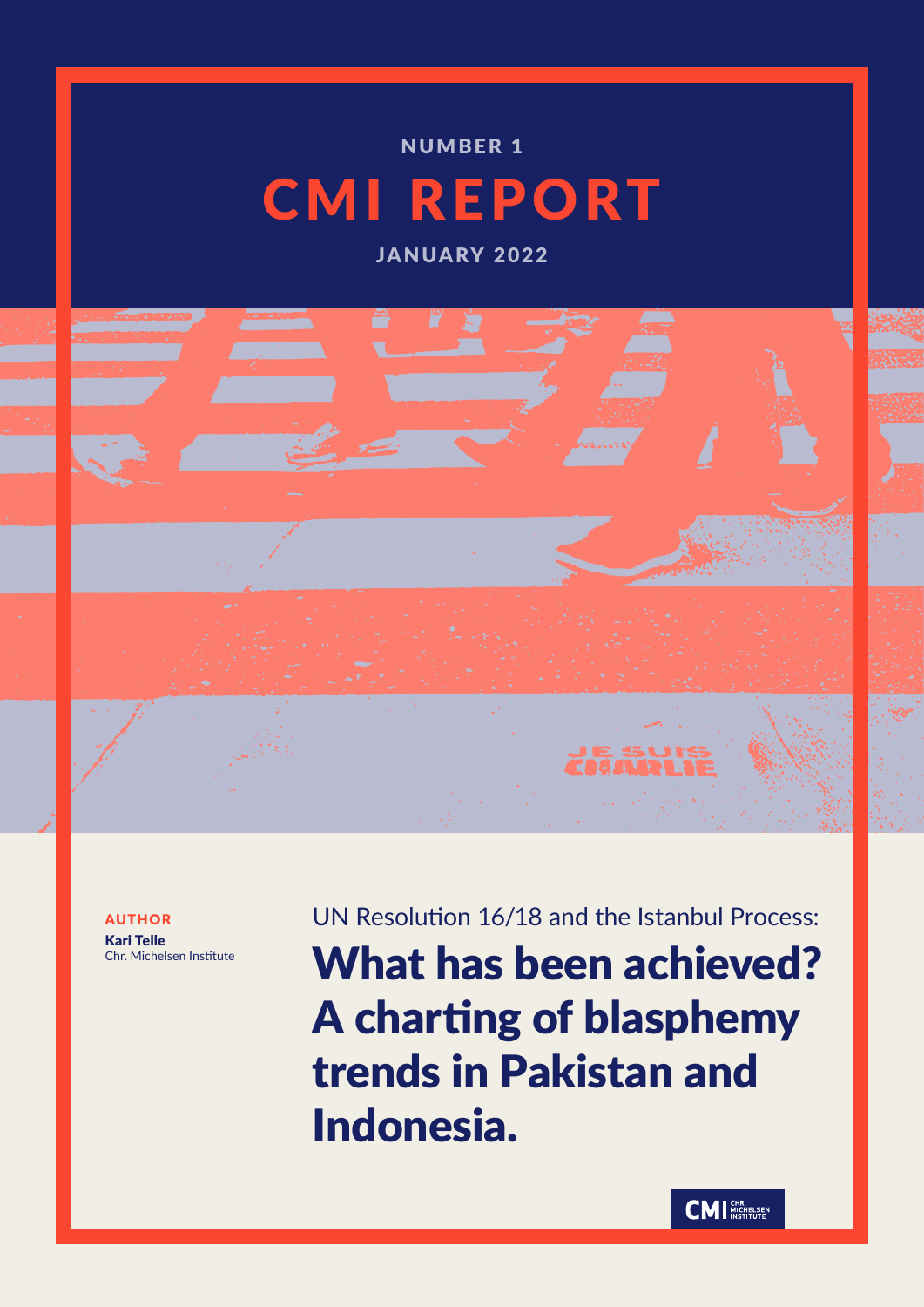# **CONTENTS**

| <b>Preface</b>                                                  | 3                 |
|-----------------------------------------------------------------|-------------------|
| <b>Introduction</b>                                             | 4                 |
| Debating 'defamation of religions' in the UN                    | 8                 |
| Resolution 16/18 and the Istanbul Process: a fragile compromise | 10                |
| Pakistan: global and domestic blasphemy politics                | 14                |
| Istanbul Process and geopolitical tensions                      | 14                |
| Anti-blasphemy laws and the politics of accusation              | 17                |
| <b>Concluding thoughts</b>                                      | 20                |
| <b>Indonesia: Unity in diversity?</b>                           | $22 \overline{)}$ |
| Post-1998: Democratic openings and discourses of 'deviance'     | 24                |
| Revitalising the Blasphemy Law: cases and trends                | 25                |
| Blasphemy law on trial, the Ahok case and its aftermath         | 27                |
| <b>References</b>                                               | 30                |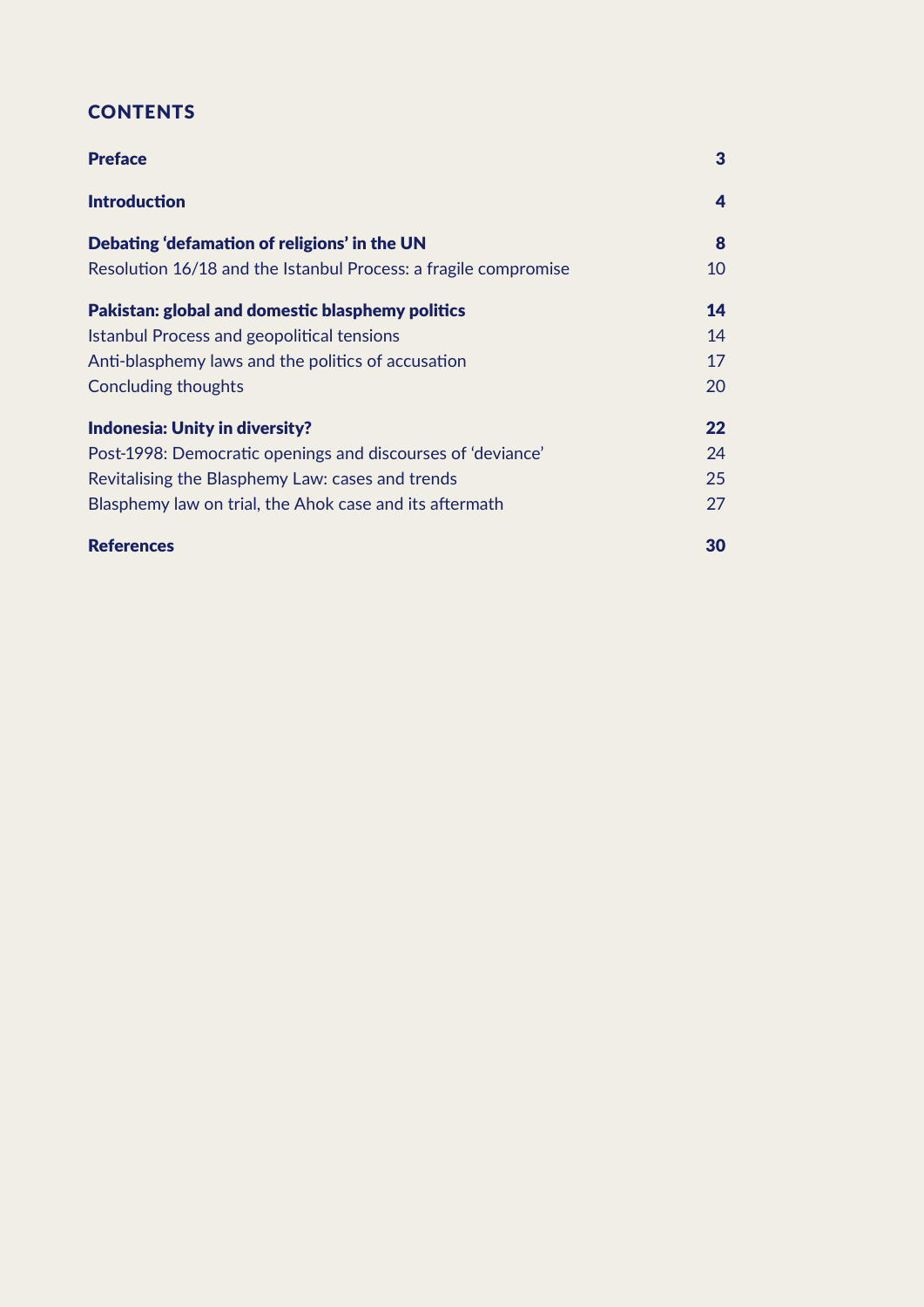## <span id="page-2-0"></span>PREFACE

This report is commissioned by the Ministry of Foreign Affairs under a framework agreement between the Ministry and Chr. Michelsen Institute (CMI).

The UN policy framework for combatting religious discrimination is set down in Article 18 of the International Covenant on Civil and Political Rights (ICCPR). Adopted in 2011, Human Rights Council Resolution 16/18 was hailed as an important step in efforts to confront religious intolerance, not least because it was endorsed by the Organisation of Islamic Cooperation (OIC). After long negotiations, Resolution 16/18 puts *persons*, rather than *religions*, at the centre of attention, a departure from the OIC's 'defamation of religions' agenda. Ten years on, it is timely to ask what progress has been achieved and what obstacles are evident. The objective is to prepare a state-of-the-art report on policies pertaining to blasphemy/religious defamation controversies in two important Muslim-majority countries in Asia: Pakistan and Indonesia. It seeks to chart trends in blasphemy controversies over the past two decades and to assess how such controversies affect religious minorities and non-mainstream religious groups.

The report is a desk study based on available research and public sources. The section on Indonesia also draws on the author's long-term ethnographic fieldwork and sociolegal research in Indonesia. For this reason, the section on Indonesia provides a more in-depth analysis of historical, political and legal developments than the section on Pakistan.

I thank the Ministry of Foreign Affairs, and Geir Løkken in particular, for helpful input.

*Kari Telle*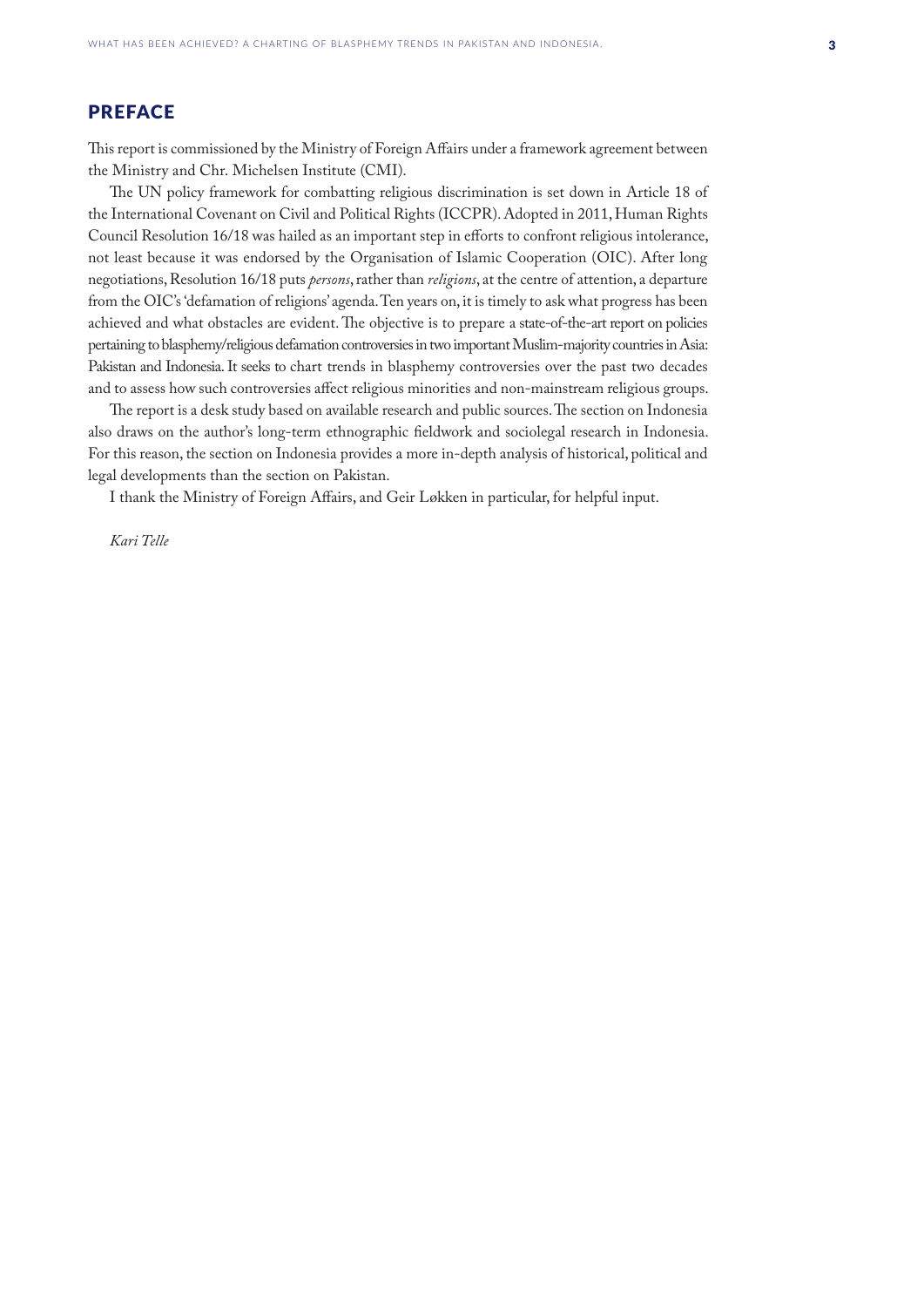## <span id="page-3-0"></span>INTRODUCTION

Over the past decades, blasphemy controversies have increasingly become global phenomena. In Europe 'blasphemy' is often juxtaposed to 'free speech.' Events like the massacre of the editor and staff of the satirical *Charlie Hebdo* magazine (2015) have, as Koltay & Temperman argue, 'largely functioned to augment most Western states', politicians' and legal scholars' pro-free speech resolve, culminating in the *Je Suis Charlie* mantra.'1 Yet this response is somewhat limiting. As Pope Francis remarked after the *Charlie Hebdo* attacks, 'if a friend of his insulted his mother, the friend should expect the Pope to punch him.' The Pope was not calling for bans against blasphemy, nor was he condoning violence, but was rather criticizing the strident will to insult and its divisive implications. The Pope's response is interesting because the analogy between insulting mothers and insulting the Prophet Muhammad highlights the intimate and affective relationships connecting believers to sacred figures or objects, thus underscoring that 'religion' involves far more than abstract ideas or systems of belief.

This report begins by revisiting the 'defamation of religions' debate at the United Nations between 1999 and 2010. As blasphemy and religious offence controversies are global phenomena, the UN has also become an important arena where leaders debate such issues. Since the 1990s, religious leaders and faith-based actors have pushed for change both from liberal and conservative platforms, sometimes creating unexpected alliances. The 'defamation of religions' resolutions were tabled by the Organisation of Islamic Cooperation (OIC), a powerful alliance of 57 mainly Muslim-majority states. Although the 'defamation of religions' agenda ultimately failed to gain traction within the UN system, this decade-long diplomatic battle reveals a deep – and perhaps unbridgeable – gap between proponents of a liberal, pro-speech agenda built around individual rights and freedoms and those favoring legal measures to protect religion and sacred postulates from insult and desecration.

Adopted by consensus in 2011, UN Human Rights Council Resolution 16/18 was hailed as a turning point in efforts to confront religious intolerance, not least because it was endorsed by the Organisation of Islamic Cooperation (OIC). Ten years on, it is timely to ask: what progress has been achieved and what obstacles are evident? In the course of working on this report, it quickly became clear that it is far easier to identify obstacles and challenges than to give an exhaustive answer to the first question, which is beyond the scope of a short desk study. That said, the difficulty of assessing domestic progress is precisely one of the main shortcomings of the Istanbul Process, the inter-governmental framework for implementing Resolution 16/18. The limited documentation of the efforts countries have taken to implement 16/18 and its eight-point action plan is a major shortcoming. Although 16/18 is the only UN resolution with an implementing framework, it is merely a resolution, not an international legal instrument. Despite the optimism surrounding the resolution as bridging the divide between 'the West' and the 'OIC', it is probably fair to conclude that the Istanbul Process has been a disappointment.

Resolution 16/18 puts *persons*, rather than *religions*, at the centre of attention, a departure from the OIC's 'defamation of religions' resolutions. The full title is, 'Combating intolerance, negative stereotyping and stigmatization of, and discrimination of, and discrimination, incitement to violence, and violation against persons based on religion or belief.' While securing Resolution 16/18 was a diplomatic achievement, the resolution was always based on a fragile compromise, which is almost evident from its 'catch-all' title. Building on the work of scholars who have followed the Istanbul Process 'from the inside', the report shows how different UN member states had widely diverging expectations and views on the scope, meaning and application of what 16/18 was supposed to achieve in the first place. Unfortunately, these divisions may have been further accentuated over time, as incidents like the *Charlie Hebdo* attacks, which inspired Muhammad-caricature drawing contests followed by 'avenge' attacks by militant Muslims, have influenced the Istanbul Process meetings.

One of the divisive issues that has surfaced throughout the 16/18 process is the vexing status of blasphemy laws. As the report points out, the 'defamation of religions' debate served to direct much critical attention towards the world's blasphemy laws, their chilling effect on free speech and the marked

<sup>1</sup> Koltay & Temperman 2017:1. The quote of Pope Francis appears on p. 11.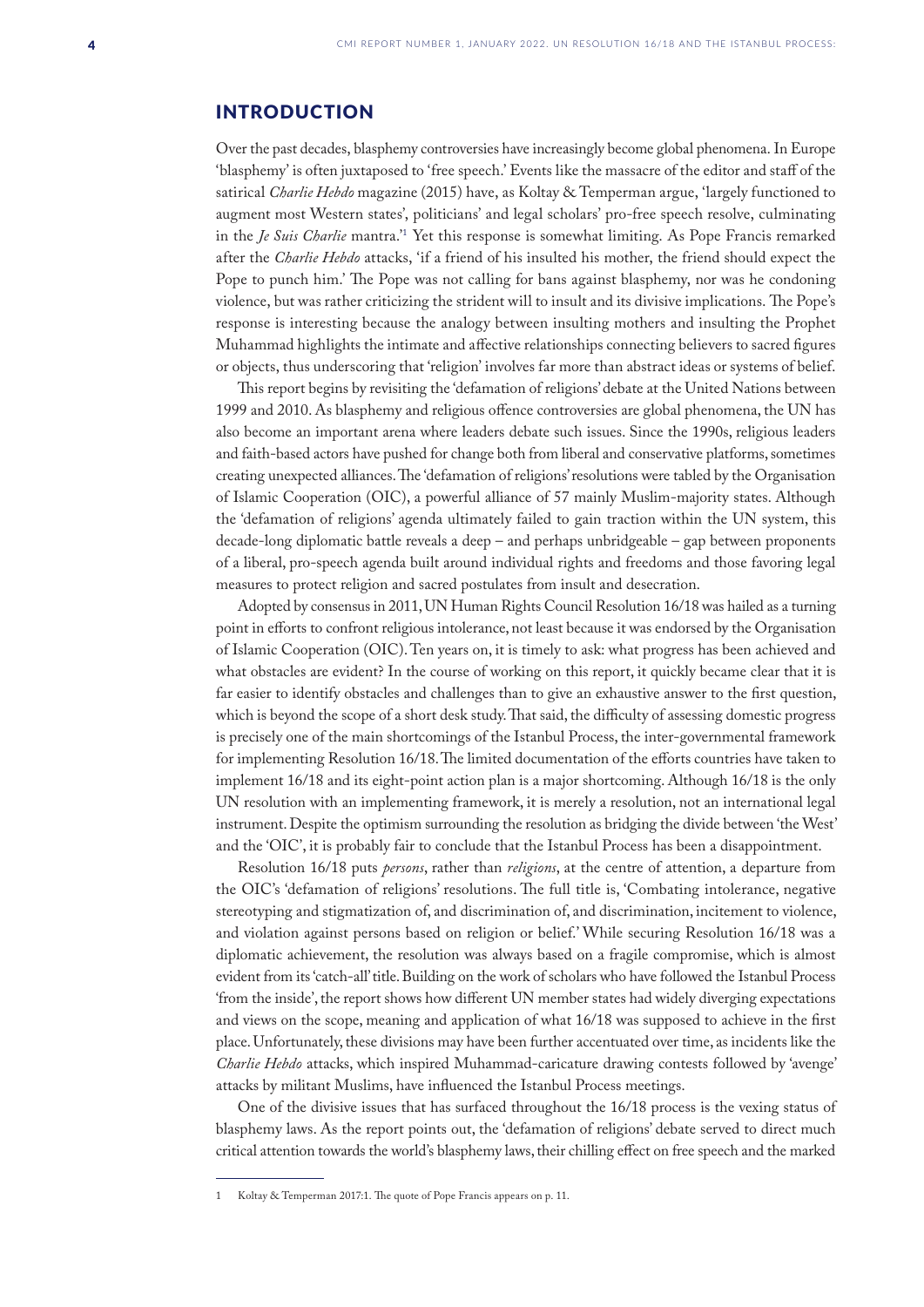tendency for such laws to protect members of religious majorities. UN Special Rapporteurs on Freedom of Religion or Belief have been particularly critical of such laws, calling for their abolition. The right to 'freedom of religion or belief' as the UN Special Rapporteurs and legal scholars have repeatedly argued, 'includes a right to manifest beliefs that may be heretical, defamatory or blasphemous to another person.'2 In 2012, the UN Special Rapporteur on the Promotion and Protection of the Right to Freedom of Opinion and Expression stated that anti-blasphemy laws are inherently vague and leave the entire concept open to abuse and underlined that 'international human rights law protects individuals and not abstract concepts such as religion, belief systems or institutions.'3

Many of these ideas and formulations have found their way into policy documents and now inform the foreign policy objectives of Norway and many European states. Norway's recently launched strategy for 'Promoting freedom of expression in foreign affairs and development policy' (2021),<sup>4</sup> observes, 'Anti-terrorism legislation and blasphemy laws often have a discriminatory effect and can be misused to persecute religious minorities and regime critics. In 84 countries blasphemy is a criminal offence, and in several countries blasphemy is a capital offence. To abolish the death penalty and reform blasphemy legislation is important in order to ensure freedom of speech and freedom of religion or belief.' Whereas Norway signals the importance of legal reform, the EU has signalled a more explicit stance against blasphemy laws in its foreign policy. In 2013, the EU announced that it will 'at all appropriate occasions' advocate the position that 'laws that criminalize blasphemy restrict expressions concerning religious or other beliefs; that they are often applied so as to persecute, mistreat, or intimidate persons belonging to religious or other minorities, that they can have a serious debilitating effect on freedom of expression and on freedom of religion or belief; and recommend the decriminalisation of such offences.'5 This statement comes close to a blanket rejection of laws against blasphemy. It gives the erroneous impression that all such laws are similar and equally pernicious.

With reference to the above EU Guidelines, Koltay & Temperman note with some irony that 'while one may find this an admirable cause, what is problematic in terms of public diplomacy is that a number of EU states themselves still have blasphemy restrictions on their statute books.' They also take issue with the tendency to trivialize the significance of existing bans, for instance by declaring them as quaint relics, curiosities that soon will be struck down.

However, as these legal scholars point out, although identifiable trends point towards a gradual removing of blasphemy restrictions in Europe, 'no such thing as a unified European or Western approach exists in terms of the legal interpretation of blasphemy.'6 In the context of Resolution 16/18 and the Istanbul Process, OIC diplomats and representatives from Muslim-majority states have thus criticised European actors for practicing 'double standards' at home and abroad. Certain rulings of the European Court of Human Rights (ECHR) have served to highlight the necessity of restricting speech that it is 'gratuitously offensive.' In light of the ECHR's history of sanctioning blasphemy, OIC diplomats can hardly be blamed for asking why hurt religious feelings can enjoy protection in Europe, but not in OIC countries, the ECHR's increasingly restrictive interpretations of blasphemy laws, Moon suggests, 'reflects a growing commitment to freedom of expression in religious matters in a "secular age"'.7

In the decade of Istanbul Process meetings, the most contentious issue has been what counts as 'incitement to imminent violence based on religion or belief,' the sole condition that according to Resolution 16/18 permits criminalisation of speech. This fixation on 'criminalisation' is unfortunate and has overshadowed the fact that the 16/18 policy framework identifies a number of positive, non-juridical, measures intended to tackle the root causes of intolerance and religious discrimination. While the

<sup>2</sup> Koltay & Temperman. Introduction. 2017:3.

<sup>3</sup> Report of the Special Rapporteur to the General Assembly on Hate Speech and Incitement to Hatred (A/67/357/7 September 2012), para. 53.

<sup>4</sup> Utenriksdepartementet. *Strategi for ytringsfrihet i utenriks-og utviklingspolitikken*. 2021: 20.

<sup>5</sup> *EU Guidelines on the Promotion of and Protection of Freedom of Religion or Belief*. 2013.

<sup>6</sup> Koltay & Temperman 2017:10.

<sup>7</sup> Moon 2018:100.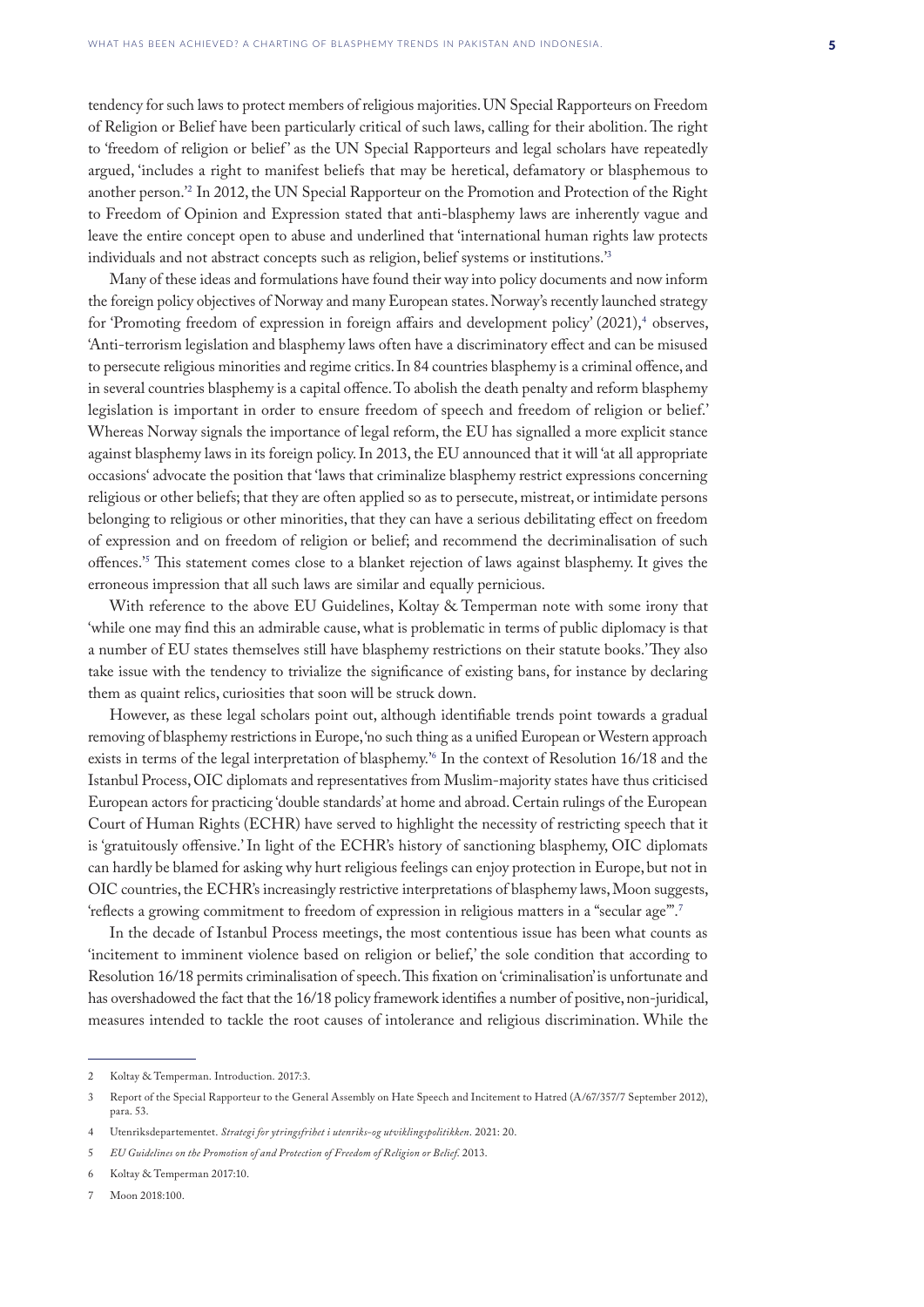global human rights community is reaching a consensus against blasphemy laws as 'counterproductive,' as stated in the Rabat Plan of Action (RPA) and implied in the 16/18 framework, individual societies have not come to that conclusion. Blasphemy bans have proven to be surprisingly enduring, and in South Asia, the Middle-East and parts of Southeast Asia there have been a rise in blasphemy cases in recent decades.

Leaving the realm of the UN-sponsored 16/18 policy framework, the second part of this report charts recent trends in the politics of blasphemy in Pakistan and Indonesia. The discussion will address how these countries address blasphemy in their hybrid, modern legal frameworks. The objective is to consider these laws in relation to prosecutions of blasphemy and to identify recent trends in blasphemy/ religious offence controversies. While the report will touch on certain Islamic concepts, it does not examine 'blasphemy' in the Islamic tradition, a vast and complex subject that is far beyond the scope of this report.8 Originating in the Greek word *blasphemia*, the term blasphemy comes with Western and Christian baggage, and was not used in Islamic tradition until recently. However, today this term has been globalised, partly as a result of media interest in blasphemy controversies and the 'defamation of religions' debate at the UN. Let me preface the discussion of blasphemy bans and religious offence controversies in these Muslim-majority countries in South and Southeast Asia with a few general remarks.

In both popular and political discourse in Europe and North America, 'blasphemy is usually juxtaposed to free speech, and blasphemy laws are brushed off as relics from the past.'9 Besides the tendency to regard existing blasphemy laws in Europe as anachronistic remnants of a less enlightened era, there is an expectation that such laws are bound to soon disappear. In this context it is interesting to consider how the presence of Muslims and militant forms of Islam have revitalised the age-old debate over blasphemy bans, possibly contributing to their abolition. As Moon observes, 'the demise, or decline, of blasphemy laws in Europe may be connected to the construction of the Muslim "other" in the ideological clash of civilizations in which Muslims are viewed as opponents of free speech, who wish to supress any criticism of their beliefs and practices, while seeking to impose their faith on others.'10 The ideological work of creating the regressive Muslim 'other' has enabled the invention of the 'native' European as committed to freedom of expression and other liberal, democratic values.11 This perspective puts an interesting twist on the issue of the decline of blasphemy bans in Europe and the broader socio-political processes contributing to legal reform. That said, much popular discourse and some academic debate on blasphemy laws tends to be enveloped in a 'clash of civilizations' discourse pitting 'Islam' against 'the West'.

Across South Asia and in parts of Southeast Asia, scholars have noted an upsurge in blasphemy accusations and anti-blasphemy mobilisations in recent years (Rollier et al. 2019). Studies of blasphemy typically focus on specific countries and their legal systems. Yet this perspective fails to account for the globalised nature of today's blasphemy controversies. This perspective is particularly limited in the case of Pakistan, a country that has taken a global role in defending Islam and the Prophet Muhammad from 'insult.' It is a dizzying experience to reconcile studies on blasphemy laws and the situation of religious minorities in Pakistan with the ways state officials portray their efforts to promote 'interfaith harmony' at home and abroad. The increasing politicisation of the anti-blasphemy laws in recent years has been linked to the rise of a radical Islamist party, Tehreek-e-Labbaik Pakistan (TLP), which has been embroiled in extrajudicial killings, mass demonstrations and violence towards religious minorities. While the TLP was banned in April 2021, the government recently reestablished links to the party. Indonesia, a Southeast nation-state with the largest Muslim-majority population in the world, does not conform to received stereotypes of an 'Asian' or 'Muslim' country. A former Dutch colony, Indonesia

<sup>8</sup> See for instance Moe 2021.

<sup>9</sup> Stensvold 2021:18.

<sup>10</sup> Moon 2018:100.

<sup>11</sup> Blasphemy-related issues are often highlighted by right-wing populist politicians, such as Gert Wilders, Mateo Salvini, Marine Le Pen and Nigel Farage to name but a few, as illustrating how 'Muslim values' are inherently opposed to 'European values.' See Haynes 2021 and Moon 2018.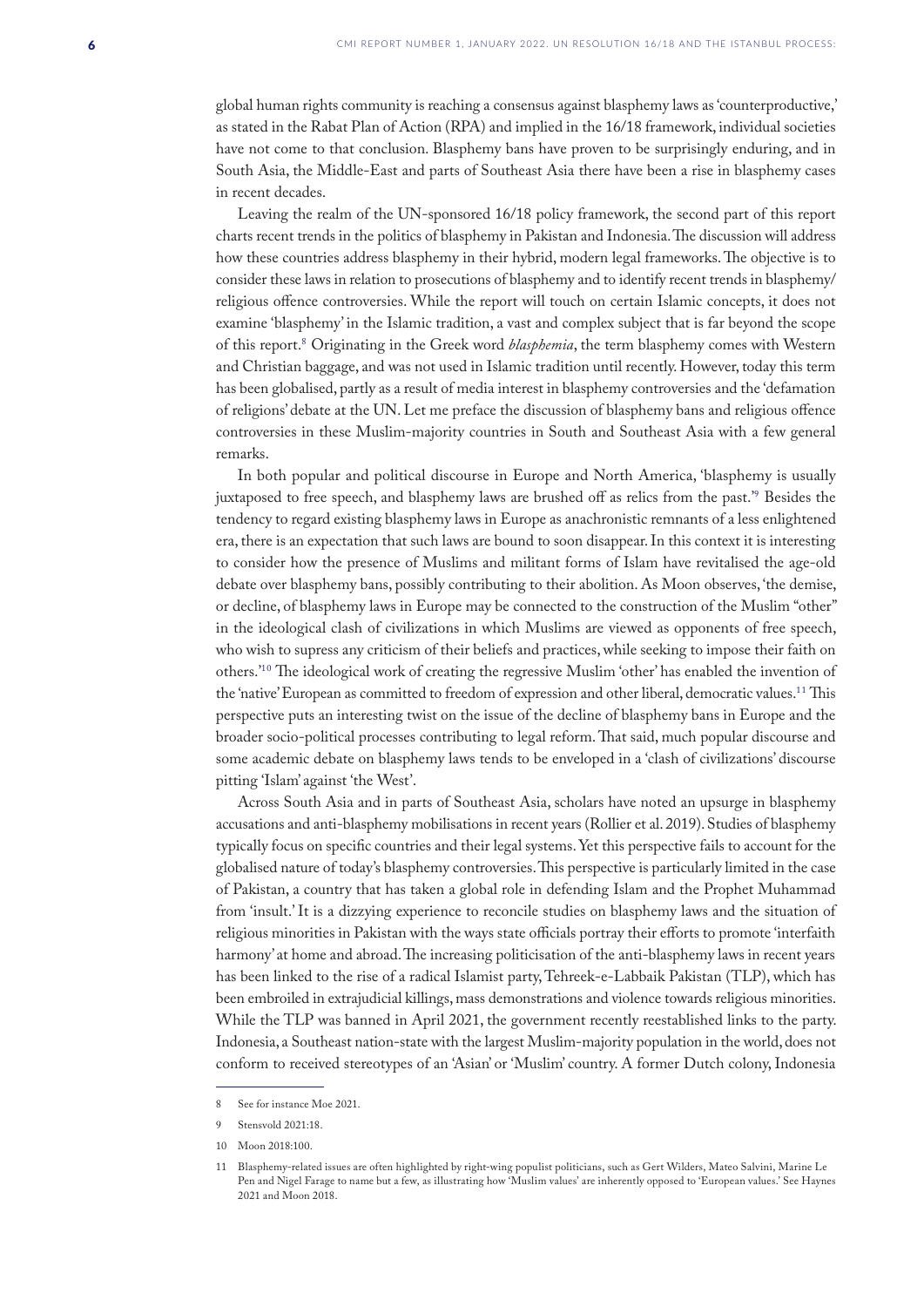long been celebrated for its diversity and moderate forms of Islam. The upsurge of blasphemy trials in the post-1998 democratic era is linked to the 'conservative turn' in Indonesian Islam and the rise of alliances between conservative Muslim groups that have mobilised around the Blasphemy Law as an instrument to maintain religious order. The heightened sensitivity towards religious offence and a greater willingness to prosecute blasphemy in criminal courts is putting Indonesia's reputation for pluralism and tolerance at risk.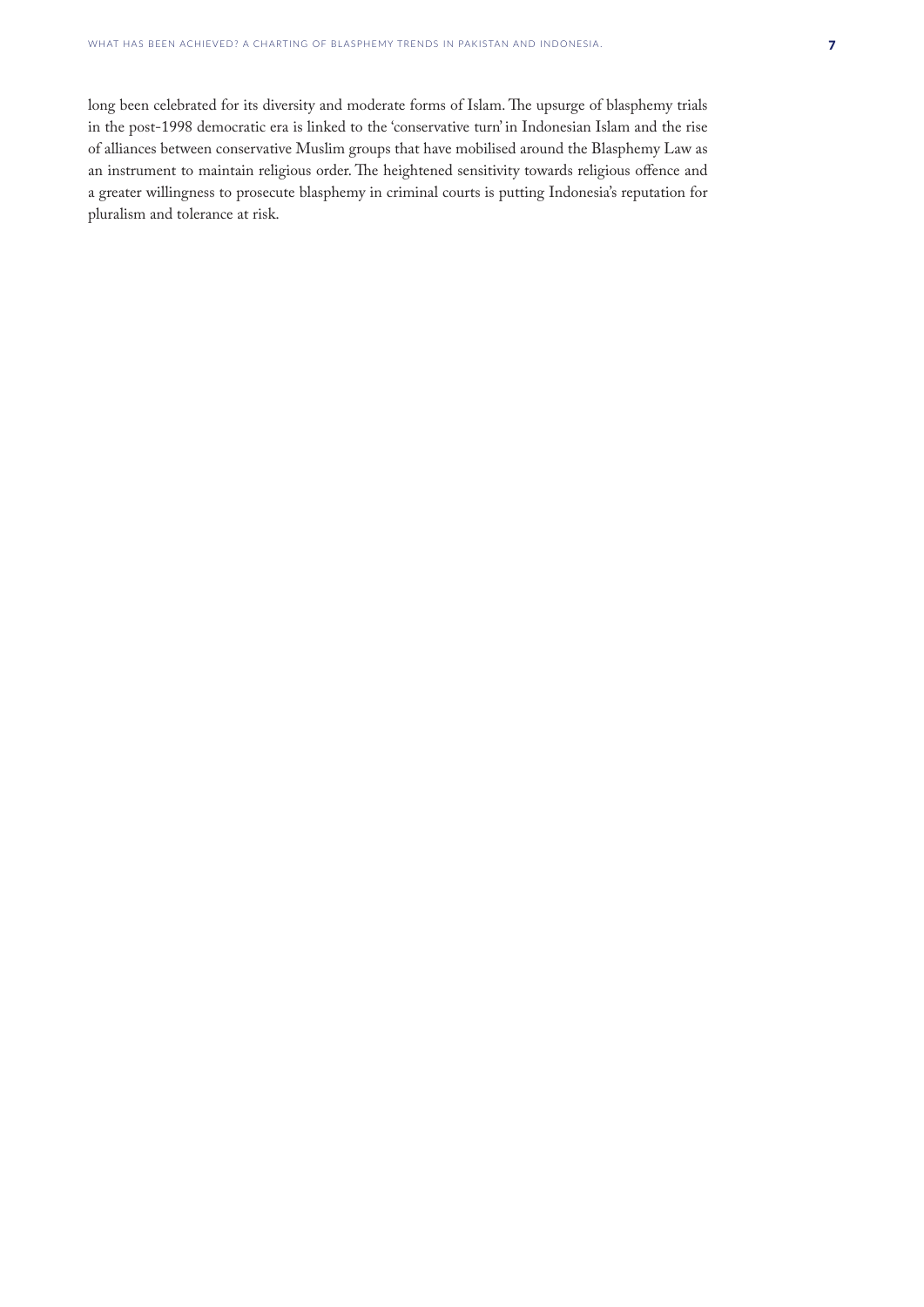## <span id="page-7-0"></span>DEBATING 'DEFAMATION OF RELIGIONS' IN THE UN

The initiative to galvanise broad support for new global norms and legal instruments against 'defamation of religions' was taken the Organisation of Islamic Cooperation (OIC). The OIC is an intergovernmental organisation comprised of 57 member states across four continents.<sup>12</sup> Established in 1969 and with a permanent headquarters in Jeddah, Saudi Arabia, the OIC aims to strengthen the unity and solidarity among Muslims and its member states. This is a daunting task given the heterogeneous nature of the member states, the importance placed on the principle of non-interference in member states' domestic affairs, and the OIC's relatively modest budget. Saudi Arabia remains the main financial backer, and the leading member states are Pakistan, Malaysia and Iran.

Since the 1980s and 1990s, religious matters have become more important for the OIC, which is 'a key actor in contemporary struggles to define contemporary Islam.'13 The publication of the *Satanic Verses* (1989) and the Rushdie affair served as the catalyst for the OIC to issue a declaration condemning blasphemy against Islam. Since the 1990s, the leadership has become preoccupied with what it perceives as hostility towards Islam and its followers in the West and its effort to curb 'defamation of religions' speaks to this concern.14 In recent decades, the OIC has exercised considerable influence within the UN arena, a trend that accelerated under the Turkish OIC Secretary-General Ekmeleddin Ihsanoglu's leadership (2004 -13). Within the UN system, the OIC has been successful in creating a powerful voting bloc on certain issues, notably the 'defamation of religions' agenda and the Palestinian cause. The OIC has permanent delegations to the UN and the European Union. Pakistan coordinates the OIC's voting and policies before every session in the UN Human Rights Council in Geneva.

'Defamation of religions' made its debut in the UN Commission on Human Rights in 1999, when Pakistan, on behalf of the OIC, introduced a draft resolution on 'Combating defamation of Islam.' Zamir Akram, Pakistan's ambassador in Geneva, explained that the resolution was needed in order to counter 'new manifestations of intolerance and misunderstanding, not to say hatred, of Islam and Muslim in various parts of the word' and to oppose 'the tendency in some countries and in the international media to portray Islam as a religion hostile to human rights, threatening to the Western world and associated with terrorism and violence.'15 The key paragraphs in the draft resolution voiced 'concern at the use of the print, audiovisual or electronic media or any other means to spread intolerance against Islam,' and urged the UN Special Rapporteur on Religious Intolerance to report on 'attacks against Islam and attempts to defame it.'16 Both the EU and representatives from Canada and Japan criticised the draft for its one-sided focus on Islam. But after Pakistan agreed to expand its scope to cover defamation of all religions the resolution was adopted by consensus. A similar resolution tabled in 2000 was also adopted by consensus. In 2001, when the OIC tabled a resolution encouraging states to 'provide adequate protection against all human rights violations resulting from defamations of religions,' Western states called for a vote, which resulted in 28 countries voting in favor, 15 against and 9 abstaining. From 2001 onwards, the OIC-sponsored resolutions were voted on.

By presenting similar resolutions year after year, the OIC aimed to build a global consensus on the need to insert bans on 'defamation of religions' into international human rights law. Although this debate is often portrayed in binary terms, pitting the 'Islamic world' against the 'West', the OIC-sponsored resolutions gained support from states far beyond the Middle East and the so-called 'Muslim world.' Between 1999 and 2010, the 'defamations of religions' resolutions were adopted with a comfortable

<sup>12</sup> Prior to 2011, the OIC was called the Organisation of the Islamic Conference.

<sup>13</sup> Petersen and Kayaoglu 2019:61.

<sup>14</sup> The 1991 Dakar Declaration called on member states individually and collectively to counter any campaign of vilification and denigration of Islam.

<sup>15</sup> The quotes are taken from Langer 2014:165. Zamir Akram served as Pakistan's ambassador and permanent representative to the UN from 2008 to 2015. Akram has been described as 'an apologist for the human rights records of OIC member states and a force behind the defamation of religions agenda' (Kayaoglu 2019:72).

<sup>16</sup> Langer 2014:169. In 2000, the title of UN Special Rapporteur on Religious Intolerance was changed to Special Rapporteur on Freedom of Religion or Belief.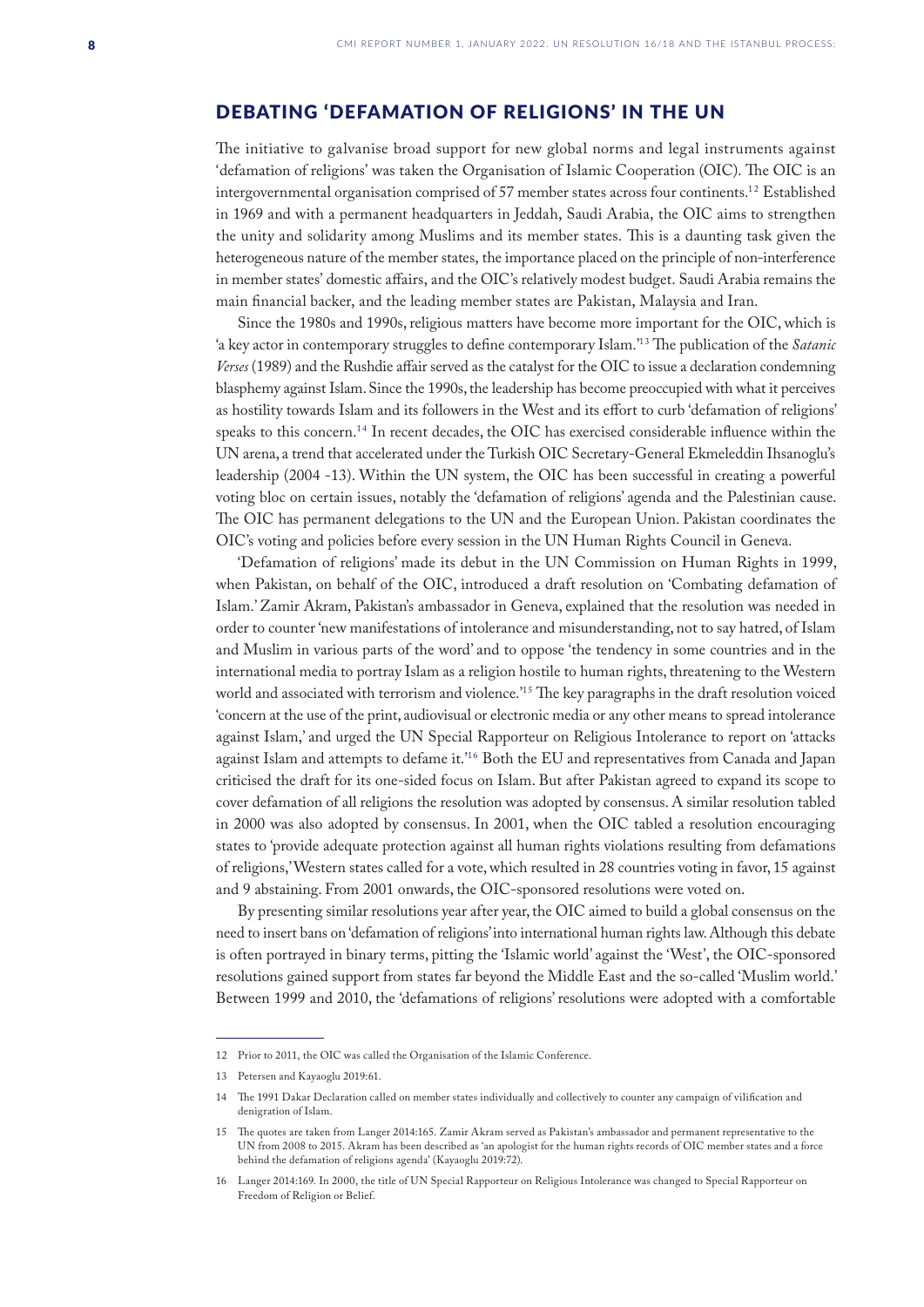majority, with support from many Latin American, African and Asian states, including Russia and China.17 The Vatican initially supported these resolutions.

Although the OIC presents itself as 'the collective voice of the Muslim world,' the anti-defamation campaign at the UN was not framed in religious terms. From the beginning, the OIC resolutions invoked secular human rights language to argue that speech or actions that offend or mock religion, religious beliefs and symbols ought to be restricted. The term 'defamation' was likely preferred over concepts like 'blasphemy' or 'sacrilege' that are tied to religious doctrines.18 The term 'defamation' is found in many Western legal systems and could be linked to secular human rights discourse, such as discrimination and negative stereotyping. That said, the notion of 'defamation of religions' was, in the words of legal scholar Heini Skorini, 'a new cocktail' with no equivalence in international law.19 Scholars and commentators who are critical of the OIC initiative tend to portray the use of human rights terminology as a ploy to gain support for an illiberal censorship agenda to restrict speech and legitimise domestic blasphemy laws. Yet insofar as the UN is an organisation in which Western states dominate the discourse on norms and rights, faith-based voices must 'translate' or 'frame' their concerns into human rights discourse. By anchoring the anti-defamation campaign within human rights discourse, the OIC reached a broader audience and gained impact on the global stage. While this strategy initially garnered support among a broad swath of countries, it also meant that the OIC had ventured into territory where human rights experts and international monitoring bodies have the discursive and juridical upper hand.

From 2005 onwards, the OIC's anti-defamation of religions campaign faced growing opposition both from elite figures within the UN and from the EU and other Western states. The OIC used the 2005-6 Danish cartoon affair to amplify its campaign, calling for a binding resolution 'banning contempt for religious beliefs and providing for sanctions to be imposed on contravening institutions or institutions.'20 Western states responded by reasserting their liberal, pro-speech stance, built around freedom of expression and freedom of religion or belief. This agenda was bolstered by moral and legal ammunition from several UN Special Rapporteurs. In 2006, Asma Jahangir, the UN Special Rapporteur on Freedom of Religion or Belief (2004–2011), criticised the OIC's campaign and described blasphemy laws as 'counterproductive.'<sup>21</sup> Subsequently, a 2008 a joint declaration by several Special Rapporteurs on Freedom of Expression stated that the notion of 'religious defamation' does not accord with international standards regarding defamation, 'which refer to the protection of reputation of individuals, while religions, like all beliefs, cannot be said to have a reputation of their own.'22 They also urged the United Nations General Assembly and the Human Rights Council, to 'desist from the further adoption of statements supporting the idea of 'defamation of religions.'

Following Barack Obama's presidential election in 2008, US diplomatic efforts to shoot down the OIC resolution intensified and were instrumental in turning the tide within the UN. The US joined the Human Rights Council in Geneva, and Secretary of State Hillary Clinton personally took a strong stance against the 'defamation of religions' agenda. The Vatican had initially supported the resolution, but changed its stance in 2009, as did several Latin American countries. Free speech advocates and human rights organisations also mobilised against the OIC campaign. In 2009, an international petition by two hundred civil society organisations urged the Human Rights Council to reject the

<sup>17</sup> For details, see Henne 2013; Skorini 2019.

<sup>18</sup> Moe (2021:94) observes that the 'defamation of religions' debate 'was rendered in Arabic as defaming/disfiguring the image or likeness of religion.'

<sup>19</sup> Skorini 2019:9.

<sup>20</sup> Meyer 2019:102.

<sup>21</sup> Asma Jahangir (1952-2018) was a Pakistani lawyer and human rights advocate.

<sup>22</sup> Here is a link to the statement:<https://www.oas.org/en/iachr/expression/showarticle.asp?artID=735&lID=1>

The statement was issued by the UN special Rapporteur on Freedom of Opinion and Expression, OAS Special Rapporteur on Freedom of Expression, the OSCE Representative on Freedom of Expression and the African Commission on Human and People's Rights (ACHPR).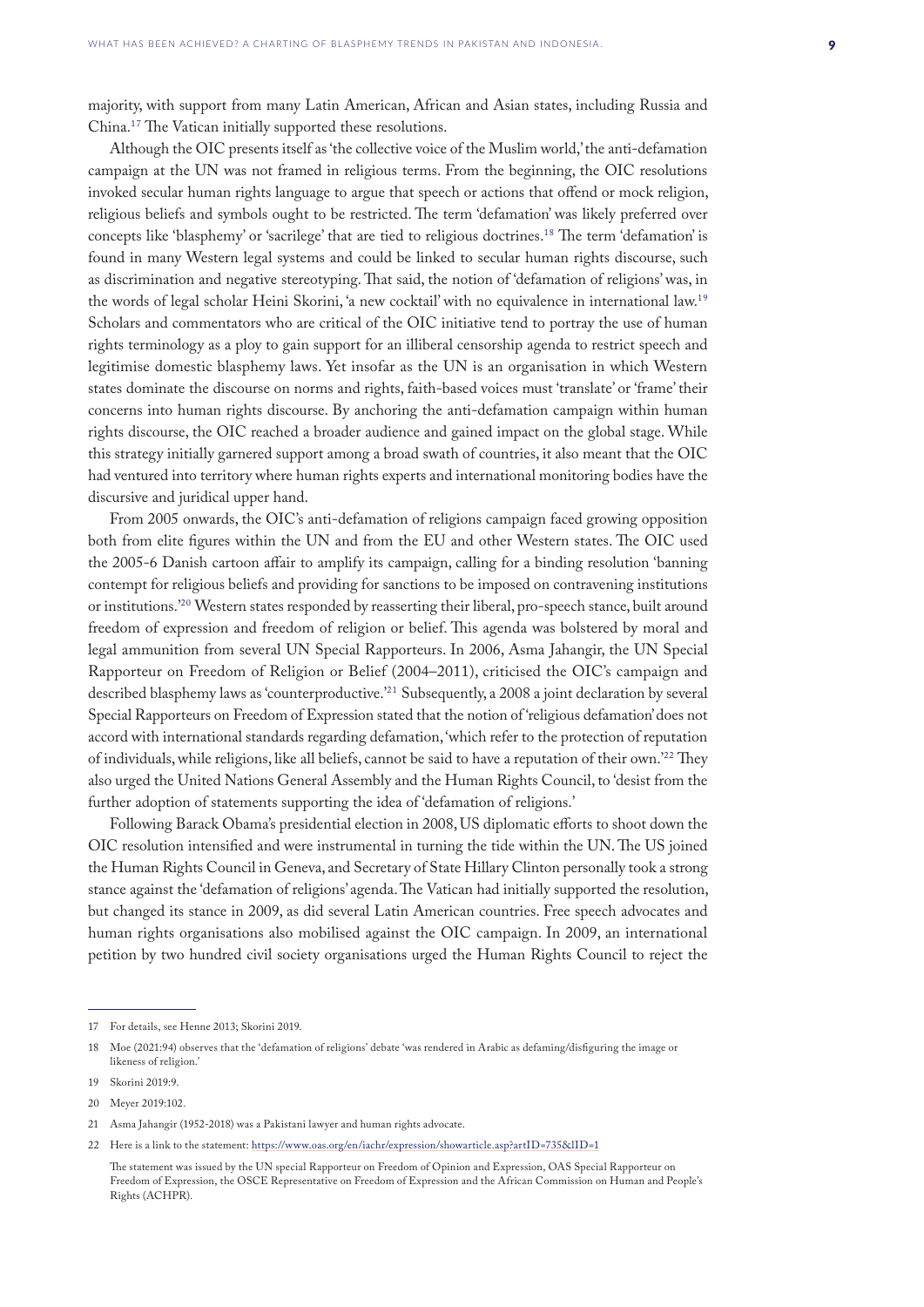<span id="page-9-0"></span>OIC-sponsored resolution.23 In 2010, the OIC resolution was adopted by a margin of 3 votes, as more and more countries had switched sides. By 2010, three options were available to the OIC: to drop the defamation initiative, to present the same resolution and risk defeat, and to compromise on a new text with the US and the EU. Influential OIC members states split into two factions: Turkey and Pakistan favored a compromise, but Saudi Arabia and Egypt rejected this option. When Pakistan called for a vote the majority of the OIC member states voted in favor of accepting a new compromise text.

At the Human Rights Council session in 2010, the OIC Secretary-General had presented an eightpoint plan that acknowledged the key concerns raised by the US and Western diplomats. This text in turn formed the basis for diplomatic negotiations and a resolution presented by Pakistan in 2011 on 'Combatting intolerance, negative stereotyping and stigmatization of, and discrimination, incitement to violence, and violence against, persons based on religions or belief.' As Resolution 16/18 was adopted by consensus, hopes were raised that the divide between the 'OIC stream' and the 'Western stream' had finally been bridged. But a more sober assessment is that 'the different perspectives and positions of the two sides were not so much reconciled as thrown together and balanced within a 'catch-all' text.'24 Despite its 'catch-all' quality, Resolution 16/18 clearly specifies that persons rather than religions deserve protection and the text is firmly situated within the mainstream human rights framework.

#### Resolution 16/18 and the Istanbul Process: a fragile compromise

Adopted in the UN Human Rights Council in March 2011, Resolution 16/18 was hailed as a turning point in international efforts to confront religious intolerance. Much optimism surrounded the new consensus resolution: Combatting intolerance, negative stereotyping and stigmatisation of, and discrimination against, incitement to violence and violence against, persons based on religion or belief. The establishment of the Istanbul Process, an inter-governmental implementing framework, further heightened this optimism. Speaking in Istanbul in July 2011, the OIC Secretary-General Ekmelledin Ihsanoglu called it 'a poster child of OIC-US-EU cooperation.' Hillary Clinton, US Secretary of State, expressed hope that it would help to 'overcome the false divide that pits religious sensitivities against freedom of expression.'

This section briefly considers the substantial content of Resolution 16/18 and goes on to identify the main challenges that have hampered its effective implementation. Ten years on, it is starkly obvious that Resolution 16/18 was no miracle cure. This is not surprising given that the consensus around the resolution always was fragile. Moreover, 16/18 is just a resolution, not an international legal instrument or a strong soft law instrument, such as a UN declaration.

The limited progress partly boils down to diverging expectations regarding the resolution in the first place. For the Western states involved in the negotiation, 16/18 was, 'an exercise in setting down universal parameters and common actions for tackling religious intolerance at the domestic level.'25 Whereas Western states have been concerned with censorship and the restricted scope of religious freedom within Muslim-majority states, the OIC and its member states have wanted to address incitement, Islamophobia and discrimination of Muslim minorities in the West.

In principle, the Istanbul Process calls for annual meetings with political leaders and practitionerlevel stakeholders to share experiences and promote domestic implementation of Resolution 16/18 and its eight-point action plan. Additionally, the Human Rights Council is set to monitor progress on implementation. To date, seven meetings have been held: one convened by the US (2011), one coorganised by the UK and Canada (2012), and one convened by the OIC secretariat in Geneva (2013). Qatar organised a meeting in Doha (2014), the OIC convened a meeting in Jeddah (2015), followed by a meeting hosted by Singapore (2016). After a hiatus of three years, the Netherlands with support

<sup>23</sup> <https://humanists.international/2009/03/human-rights-council-resolution-combating-defamation-religion/>

<sup>24</sup> Limon et al. 2014:18.

<sup>25</sup> Limon et al., 2014:23.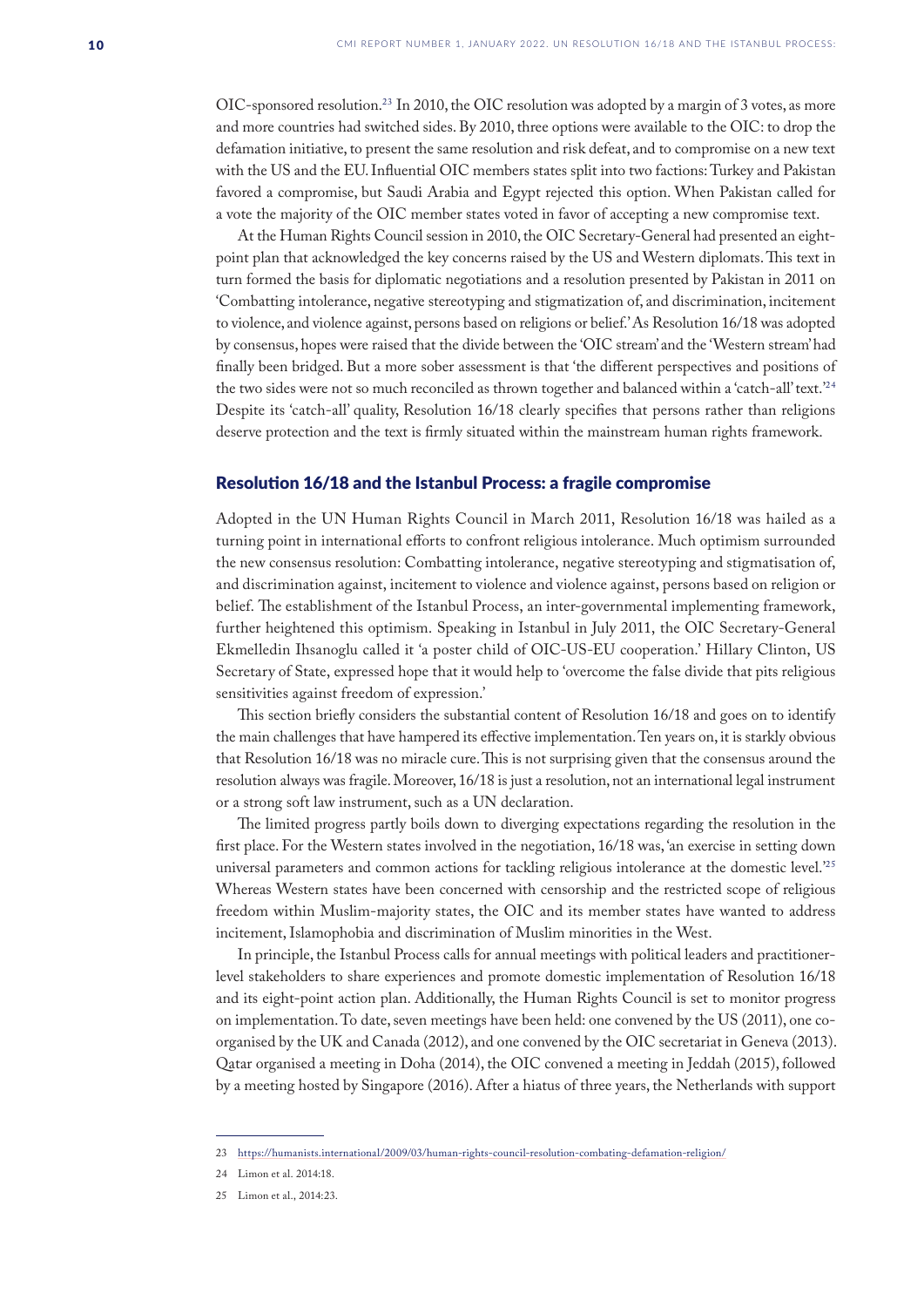of the Universal Rights Group (URG), a Geneva based NGO, held a meeting in the Hague (2019).26 At that meeting, Shafquat Mahmood, Pakistan's Federal Minister for Education and Professional Training announced that Pakistan would host a meeting in Islamabad in late 2020 or during 2021.27 However, this meeting has not been held, and it is unclear if Pakistan still intends to hold a meeting. The lack of diplomatic communication is unfortunate and indicates that the Istanbul Process is on hold.

Already in its first paragraph, the resolution urges states to combat 'denigration and negative religious stereotyping of persons.' Unlike the OIC-sponsored resolutions, Resolution 16/18 puts persons rather than religions or collective systems of ideas at the centre of attention. It affirms that states are obliged to 'prohibit discrimination on the basis of religion or belief and to guarantee the equal and effective protection of the law.' Citing the International Covenant on Civil and Political Rights (CCPR), it further affirms the positive role that the exercise of the right to freedom of opinion and expression play in 'strengthening democracy and combating intolerance.' The resolution's pro-speech orientation is notable: it is only paragraph  $5(f)$ , which encourages states to adopt 'measures to criminalize incitement to *imminent violence* based on religion or belief.' This wording is in line with American free speech ideals and the US legal concept of 'fighting words.' This paragraph was written by US diplomats who played a major role in securing support for the resolution. According to Skorini, the 'phrase was a US ultimatum and hard to swallow for the OIC.'28

The debate around incitement and paragraph 5 (f) highlights widely diverging views among UN member states on the precise scope, meaning and application of Resolution 16/18. Importantly, the wording in paragraph  $5(f)$  is significantly narrower than the free speech guarantees found in mainstream European hate speech laws. Some analysts and regard  $5(f)$  as an 'over-compromise' in favor of American free speech ideals and the US's interpretation of Article 19 of the ICCPR as coming at the expense of Article 20 of the ICCPR (Prohibition on advocacy of racial and religious hatred).29 Questions surrounding where to put the threshold for criminalisation of speech and what counts as 'incitement to imminent violence based on religion or belief ' have been a recurring and divisive topic in the Istanbul Process.30

As Power and Juul Petersen observe in their informal report on the  $5<sup>th</sup>$  Istanbul Process meeting in Jeddah (2015), 'questions surrounding the implementation of paragraph  $5(f)$  have the potential to "hold hostage" all other parts of the 16/18 action plan.' The attacks on the editor and staff of the satirical magazine *Charlie Hebdo* in Paris in January 2015 loomed large at the Jeddah meeting in July 2015. In France, elsewhere in Europe and the US, the massacre inspired sympathy mobilisations under the banner '*Je suis Charlie'* and free speech initiatives. At the meeting, Pakistan's Ambassador Zamir Akram referred to the recent shooting at the 'Muhammad Art Exhibit and Cartoon Contest' in Texas, where two Muslim militants attacked the event and were shot dead by the police. The event was organised by the American Freedom Defense Initiative, a controversial anti-Muslim group headed by Pamela Keller, who also heads the 'Stop Islamization of America' organisation. Akram made clear that if the US would not criminalise such acts, no consensus was possible.

The debate on measures to criminalise incitement brings us to the vexing issue of blasphemy laws. As Limon, Ghanea and Power point out, for many (especially Western) stakeholders the implementation of Resolution 16/18 requires the repeal of domestic blasphemy laws.31 In the course of the religious defamation debate, laws targeting insult to religion were criticised for being problematic not only from a free speech perspective, but also with a view to freedom of religion or belief. Hence, much

31 Limon et al., 2017:673.

<sup>26</sup> In April 2019, EU, Denmark and the Universal Rights Group held a stock-taking meeting that aimed to 're-invigorate the Istanbul Process.' See [Meeting Istanbul\\_Process\\_Geneva, 2019 \(1\).pdf](file:///C:\\Users\\karit\\AppData\\Local\\Microsoft\\Windows\\INetCache\\Content.Outlook\\881M3FYE\\Meeting_Istanbul_Process_Geneva_2020%20(1).pdf)

<sup>27</sup> <https://mofa.gov.pk/pakistan-to-host-8th-istanbul-process-meeting-on-countering-religious-intolerance-and-related-discriminato> 28 Skorini 2021:142-43.

<sup>29</sup> See Greenacre 2019, [https://www.universal-rights.org/blog/the-arc-of-the-covenant-the-unfinished-business-of-un-efforts-to](https://www.universal-rights.org/blog/the-arc-of-the-covenant-the-unfinished-business-of-un-efforts-to-combat-religious-intolerance/)[combat-religious-intolerance/](https://www.universal-rights.org/blog/the-arc-of-the-covenant-the-unfinished-business-of-un-efforts-to-combat-religious-intolerance/)

<sup>30</sup> At the 3rd meeting in the Istanbul Process, the Ambassador of Pakistan, stated that the process had so far failed to address incitement against Muslims and consensus was at a breaking point, see Limon et al. 2014.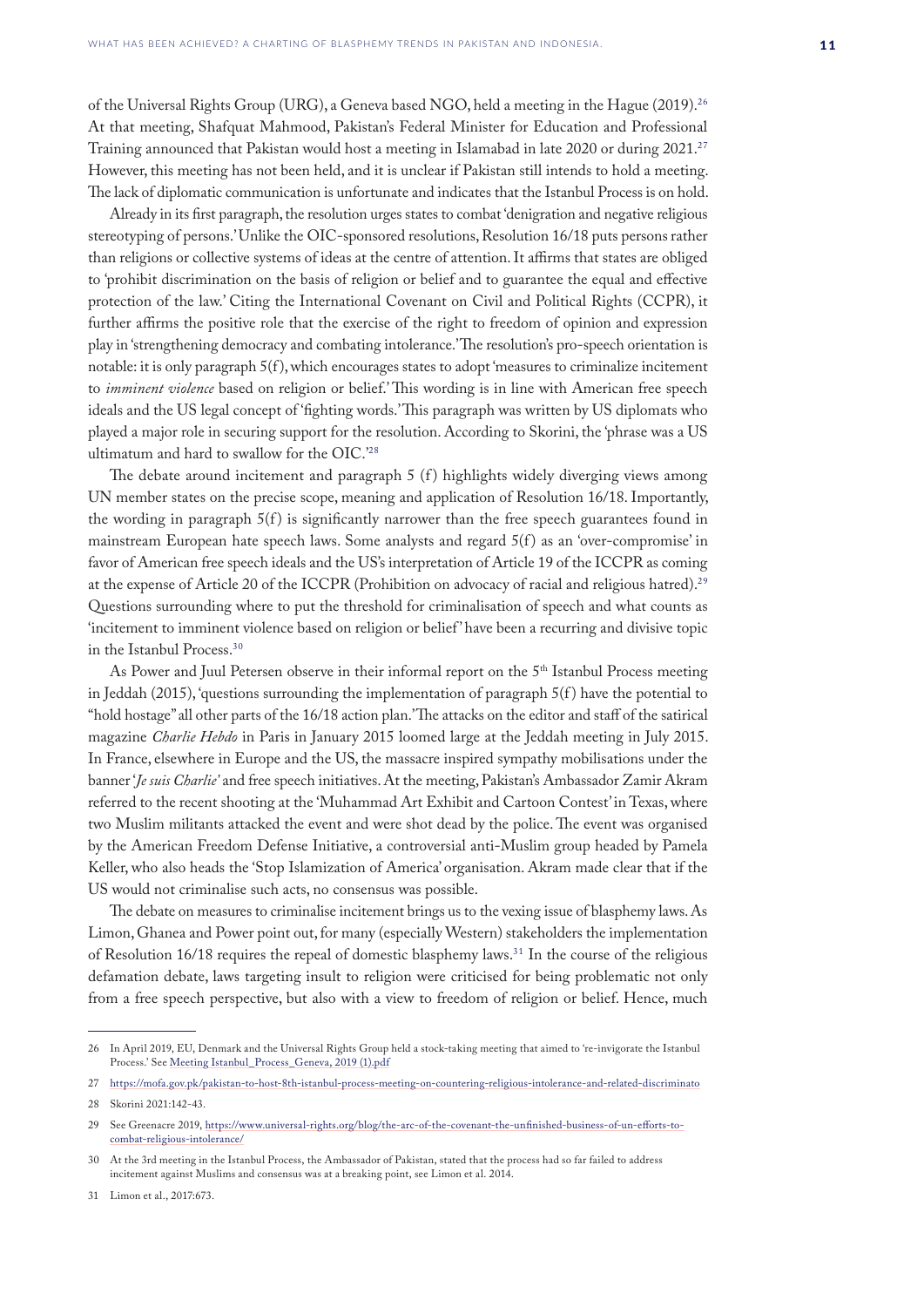critical attention was directed at blasphemy laws, particularly those in the major OIC states, such as Pakistan and Saudi Arabia. Within the UN-system, blasphemy laws have increasingly come under fire, as illustrated in the Rabat Plan of Action. The latter resulted from a series of workshops organised by the UN Office of the High Commissioner for Human Rights between 2008 and 2011.32 Calling on states to revoke blasphemy laws, the Rabat Plan of Action identifies various non-coercive measures, such as education and intra-religious dialogue, as tools for countering discrimination and incitement to hatred. During the Jeddah meeting in 2015, Heiner Bielefeldt (UN Special Rapporteur on Freedom of Religion or Belief) and David Kaye (UN Special Rapporteur on the promotion and protection of the Right to Freedom of Opinion and Expression) stressed the complementarity between the Rabat Plan of Action and Resolution 16/18. For their part, OIC-oriented speakers criticised the West's unwillingness to tackle Islamophobia and criticised Western states for being hypocritical, as many European states still maintain blasphemy laws.

OIC diplomats have often accused European states of 'double standards' in relation to freedom of expression and blasphemy. This criticism should not be dismissed out of hand. While the European Union states have taken a firm stance against blasphemy laws in their foreign policy, a number of EU states still maintain blasphemy provisions on their books. Although these laws are rarely enforced, the OIC has criticised the mismatch between the existence of domestic laws and strident foreign policy discourse as hypocritical. OIC diplomats have also used certain rulings of the European Court of Human Rights (ECHR) in Strasbourg to critique 'double standards' and defend blasphemy laws. Especially in some of its earlier rulings, the EHRC has, in the words of Koltay & Temperman, 'gone out of its way to accommodate religious sensitivities' and permit blasphemy-style restrictions. 33 This includes the 1994 case, *Otto-Premiger Institut v. Austria*, where the Austrian government censored the screening of an allegedly blasphemous film perceived to insult the Catholic community in Austria. Another example involving the EHRC is the 2006 case, *Wingrove v. United Kingdom*, where the court upheld the refusal to grant a certificate for the distribution of a film perceived to contain offensive attacks on matters regarded as sacred by Christians. Much as these rulings have prompted criticism by free speech advocates, OIC representatives have used such decisions as evidence for the necessity to restrict certain forms of speech. Although the distinction between hate speech and blasphemy can be difficult to draw, the OIC leadership is inclined to conflate the distinction by suggesting that the notion of hate speech effectively encompasses insult to religion.34 According to Skorini, the OIC seeks to 'broaden existing hate-speech provisions by redefining the scope and the meaning of concepts such as racism and hate speech.'35

Although Resolution 16/18 calls on states to take actions to foster 'a domestic environment of religious tolerance', the reporting mechanism has been weak. Since 2011, the UN has adopted several resolutions requesting the Secretary-General and the High Commissioner for Human Rights to prepare reports on domestic initiatives to implement the action plan. A study by the Universal Rights Group (URG) of '22 focus countries' between 2011 and 2013 found that fewer than 15% of UN member states had submitted reports on domestic implementation. Not a single state surveyed in the study had established a dedicated mechanism in response to paragraph 5(b): 'creating an appropriate mechanism within Governments to, *inter alia*, identify and address potential areas of tension between members of different religious communities, and assisting with conflict prevention and mediation.'36 Overall, reports produced by individual states tend to be piecemeal and anecdotal, putting their own policies in a favorable light. Hence, it is difficult to assess to what extent countries have taken systematic efforts

<sup>32</sup> For a brief overview, see Eltayeb 2019.

<sup>33</sup> 2017:5.

<sup>34</sup> See Ann Meyer (2019) for an informed and critical analysis of OIC's discourse on Islamophobia.

<sup>35</sup> Skorini 2019:134.

<sup>36</sup> The countries included in the survey are: Argentina, Algeria, Canada, Chile, Egypt, Israel, Kenya, Mexico, Morocco, Nigeria, Denmark, India, Indonesia, Malaysia, France, Norway, Pakistan, Qatar, Saudi Arabia, Turkey, UK, and the US. They were selected based on their level of involvement with Resolution 16/18 and the Istanbul Process, a somewhat balanced regional cross-section of states, representative of different religious traditions.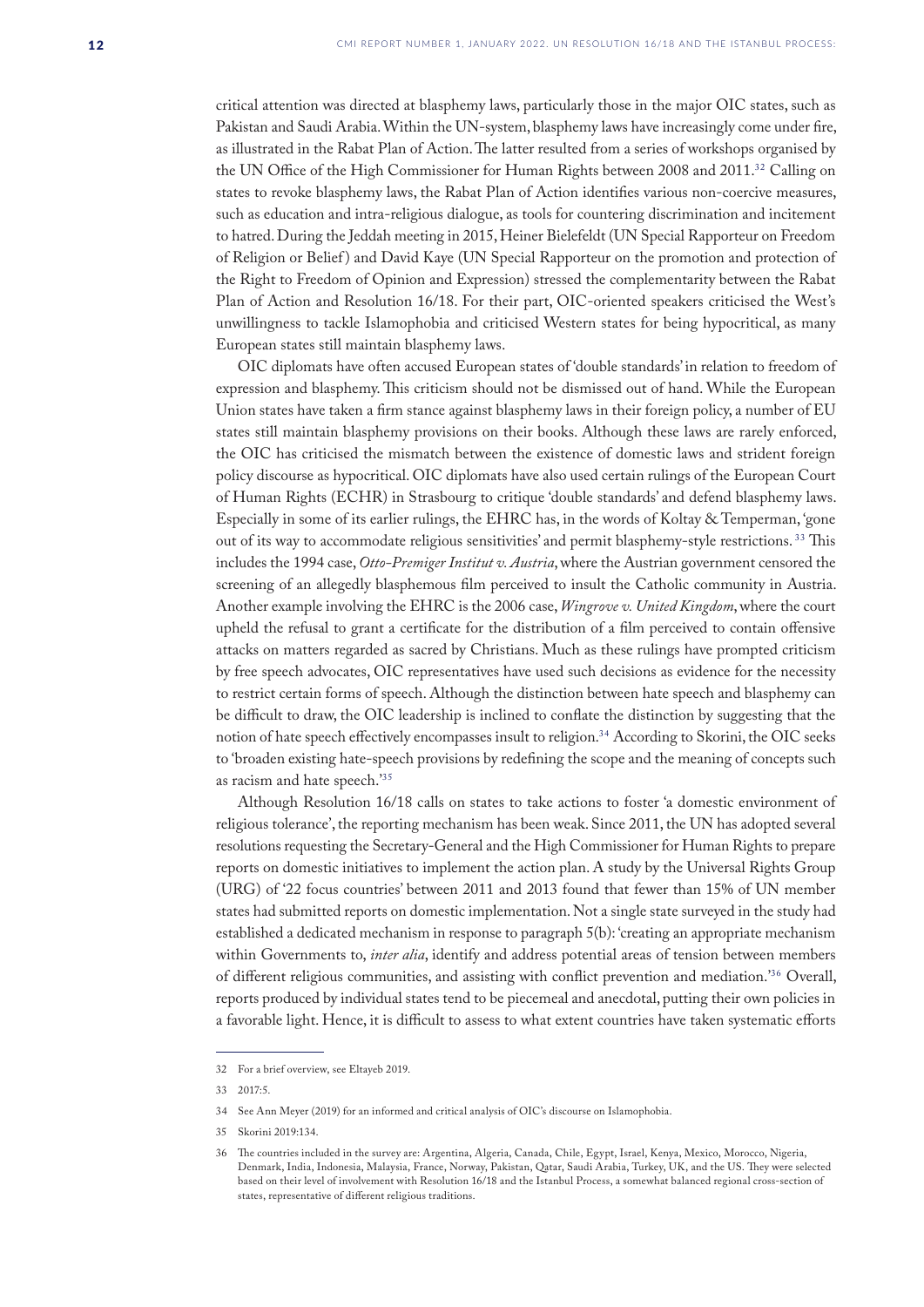to implement Resolution 16/18 policies, or whether policy steps in line with the resolution mainly emerged as result of domestic priorities.

Summing up, the Istanbul Process is a UN-sponsored diplomatic process that is supposed to monitor and report on the implementation of Resolution 16/18. Although the resolution was adopted with great fanfare, the consensus around 16/18 was always fragile. Moreover, as Resolution 16/18 was the outcome of successful American diplomacy and must be seen in the context of international politics, expectations should be calibrated accordingly. One conclusion in a 2014 policy report by the Universal Rights Group (URG) is that as Resolution 16/18 is to 'a significant extent a diplomatic game, largely played out in Geneva, knowledge and awareness of the resolution it extremely limited, particularly outside foreign ministries.' Unfortunately, the disconnect between what the URG report calls the 'Geneva game' and domestic implementation of 16/18 framework has not been bridged. If anything, the disconnect appears to have widened and the future of the Istanbul Process remains unclear.

Analysts who have followed the meeting of the Istanbul Process note a tendency for countries or blocks of countries to 'externalise' the implementation of Resolution 16/18. Whereas Western countries have wanted to address restrictions on freedom of expressions, blasphemy laws and the situation of religious minorities in the Middle East and in the Muslim world, the OIC and its member states have wanted to address discrimination, Islamophobia and hate speech targeting Muslims in the West. Prior to the 7th meeting of the Istanbul Process in the Hague, Netherlands in 2019, Hardacre summed up the situation as follows: 'The "West" still sticks to the line of overriding freedom of expression; avoiding what is seen as "political" discussions on the limits of Article 19 ICCPR. The OIC by contrast appears to want the Istanbul process to provide a forum for focused discussion of paragraph  $5(f)$  of  $16/18$ , the divisive topic of criminalization of incitement. On this front there remains an impasse.' Although the report of the Hague meeting gives the impression that it re-energised the Istanbul Process, the report states flat out that 'there were considerable disagreements about the implementation of paragraph  $5(f)$ of Resolution 16/18.' The impasse remains.

As this section opened with the decade-long religious defamation debate at the UN, it is fitting to revisit the question of whether the OIC has abandoned the goal to establish a binding international instrument that prohibits defamation of religions. First, scholars note a striking continuity in the OIC's discourse before and after Resolution 16/18, which led some to conclude that the OIC's support for the resolution 'was primarily a tactical shift.'37 According to Skorini, 'old fault lines are still intact, and the OIC's goal remains the same: to establish a binding legal instrument that prohibits defamation of religions.'38 A notable change in OIC discourse is to argue that defamatory expressions targeting religions or religious followers constitute a form of hate speech or racism and thus should be restricted. Although this line of argument has been criticised for widening the meaning of accepted concepts, there is considerable disagreement over what constitutes religious hate speech and its appropriate regulation.39 That said, this development does raise concern that hate speech law may be stretched into blasphemy bans. Second, even though Resolution 16/18 was perceived in Europe and the US as a defeat for the OIC's defamation agenda, the 16/18 framework has provided a platform for the OIC to challenge aspects of secular, individualistic human rights discourse. By using the Istanbul Process to address Islamophobia and speak out against offensive portrayals of the Prophet Muhammad in the West, the OIC has cast itself as the 'collective voice of the Muslim world.' Given that perceived offences against Islam easily mobilise Muslim publics around the world, the OIC's anti-defamation campaign serves as bid for power within a fractured Muslim world. The audience for the OIC's stance in the Istanbul Process is both global and national: the OIC has failed to change international norms, yet the organisation's persistent efforts to criminalise defamation of religion may still serve important domestic purposes within OIC member states.

<sup>37</sup> Skorini and Juul Peterson 2017:54.

<sup>38</sup> Skorini 2019:13.

<sup>39</sup> See for instance Moon 2018.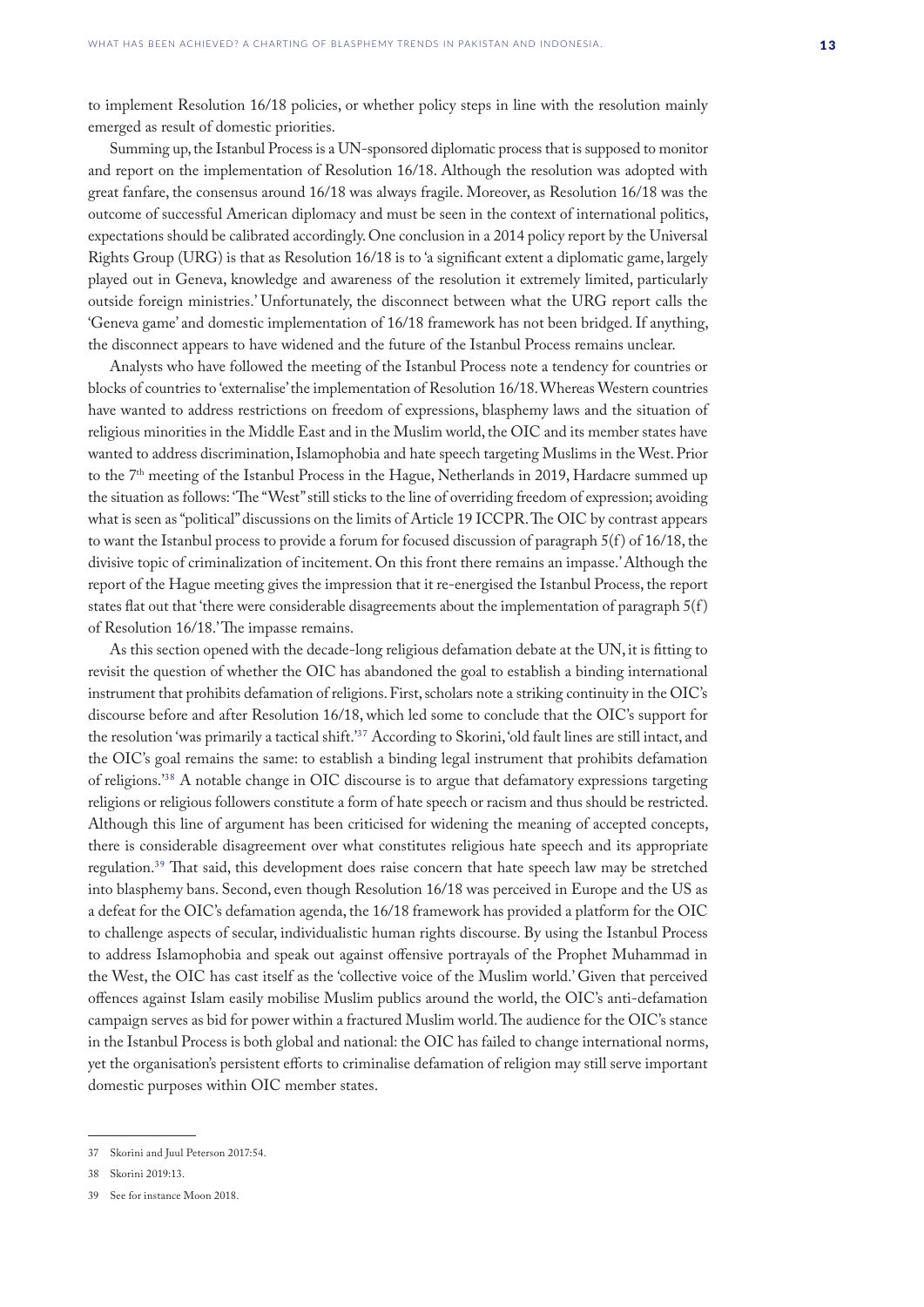## <span id="page-13-0"></span>PAKISTAN: GLOBAL AND DOMESTIC BLASPHEMY POLITICS

As discussed in the previous section, it was Pakistan that introduced the UN draft resolution on 'combating defamation of Islam' on behalf of the OIC. Just as Pakistan was the initial advocate of 'defamation of religions' as a new legal concept, Pakistani diplomats have worked tirelessly to popularise this controversial concept in various other UN fora as well.<sup>40</sup> Pakistan might have hoped to deflect criticism of its blasphemy laws by spearheading the OIC's campaign to establish a global ban on the 'defamation of religions.' Instead, these laws were increasingly singled out for censure. During the 1990s, Pakistani legislation on blasphemy was repeatedly criticised by various UN human rights bodies. In fact, there is probably no other country whose 'blasphemy regime' has been subjected to the same level of critical scrutiny and widespread condemnation as that of Pakistan.

This section will outline key aspects of Pakistan's 'blasphemy regime.' The objective is not to provide a detailed legal analysis, but rather to discern the broader social and political reasons for the upsurge of blasphemy accusations over the last two to three decades. Sources indicate that there have been over a thousand formal 'religious offense' cases in Pakistan since the mid-1980s, with an increase from the 2000s onwards.41 This estimate does not include the numerous religious offence cases handled outside the legal system. The upsurge in blasphemy in accusations in recent decades should, as Rollier, Frøystad and Ruud point out, 'be understood within the global economy of religious offence in which sections of Pakistan's state and society expect their country to spearhead a worldwide Muslim campaign against blasphemers, as it did at the UNHRC for over a decade.<sup>'42</sup> This section begins by examining how Pakistani diplomats presented the intention to host the 8<sup>th</sup> Istanbul Process meeting and goes on to show how the relationship between Pakistan and the US soured when Pakistan was re-labelled a 'Country of Particular Concern' (CPC) by the US State Department in 2019. While there is much to be said about the politics of list-making as part of US efforts to promote religious freedom abroad, the discussion will mainly address how Pakistan's Foreign Office responded to this designation and their efforts to advance a more favorable image of Pakistan on the global stage. The discussion will also touch on the tense EU-Pakistan relationship after the European Parliament (2021) adopted a resolution denouncing Pakistan's blasphemy laws. The next sub-section briefly considers Pakistan's legal framework and charts recent trends in blasphemy accusations.

#### Istanbul Process and geopolitical tensions

Pakistan's Foreign Office (FO) devotes considerable efforts to project an image of Pakistan as being in the vanguard of global efforts to promote 'interfaith harmony.' This may seem surprising given the plethora of studies that document the discriminatory effects of Pakistan's 'anti-blasphemy' laws, which have become a deadly weapon in interpersonal disputes and which disproportionally affect religious minorities, such as Christians, Ahmadis and Shia Muslims. Sunni Muslims represent about 70% of Pakistan's population, but they account for only 15% of those accused of blasphemy.43 These deeply polarised representations illustrate how the issue of blasphemy functions within geopolitical struggles in which Pakistan has assumed a global role as a defender of Islam against the West.<sup>44</sup>

In November 2019 Pakistan announced its intention to host the 8<sup>th</sup> meeting of the Istanbul Process. The announcement was made by Shafquat Mahmood, Pakistan's Federal Minister for Education and

<sup>40</sup> As noted in the Freedom House report (2010), this includes the Durban Review Conference, the Ad Hoc Committee on Complementary Standards, and the 2008 Office of the High Commissioner for Human Rights Conference on Articles 19 and 20 of the International Covenant on Civil and Political Rights (ICCPR).

<sup>41</sup> Rollier et al. 2019:3.

<sup>42</sup> Rollier, et al. 2019.

<sup>43</sup> According to the Centre for Social Justice in Pakistan (2019), which examined data of 1,549 persons alleged of committing blasphemy between 1987-2017, 720 were Muslims, 516 Ahmadis, 238 Christian and 31 Hindus, while the religious identity of 44 individuals could not be ascertained..

<sup>44</sup> See Schaflechner 2019.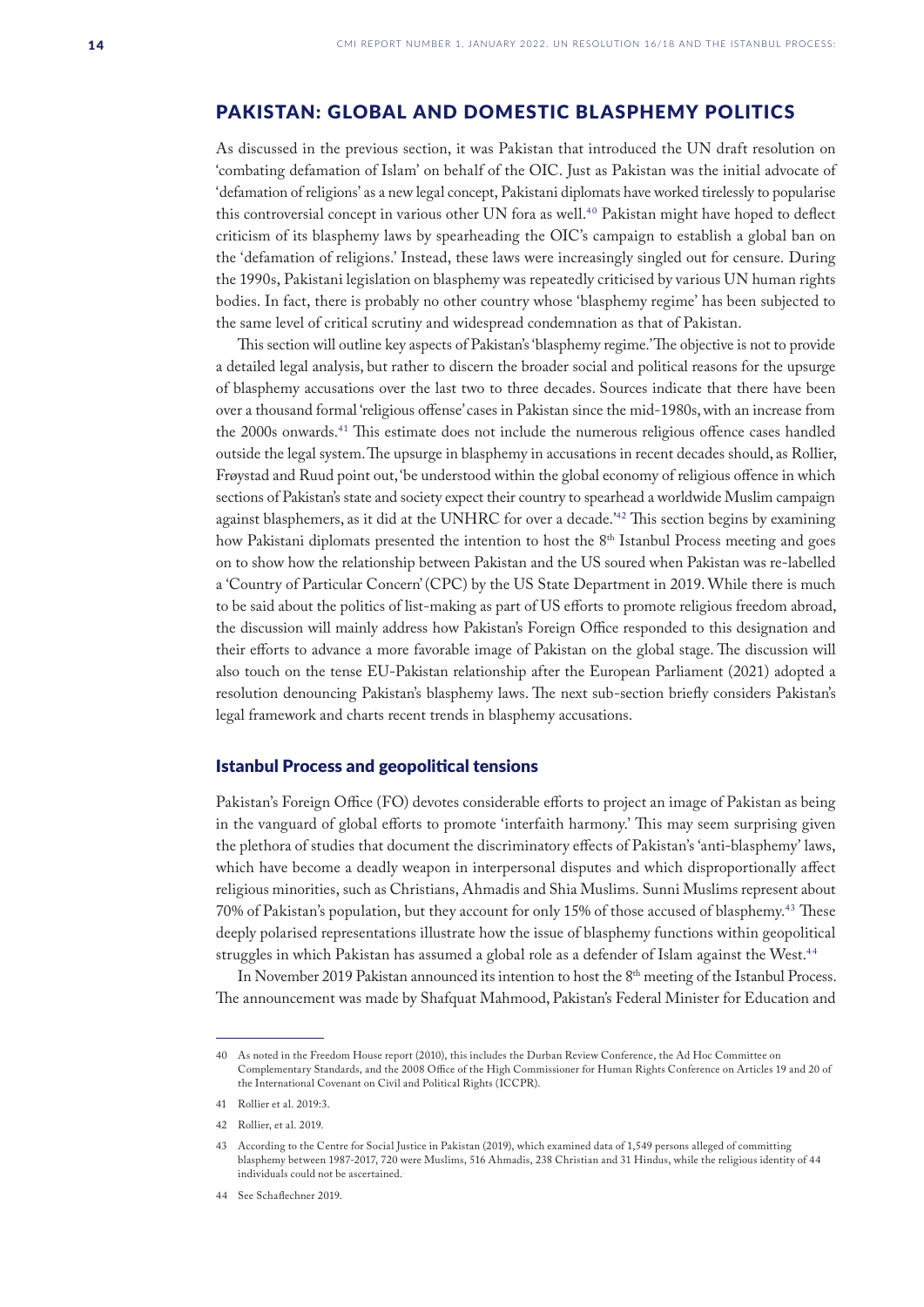the Prime Minister's Special Representative on International Religious Freedom, announced in his keynote at the 7<sup>th</sup> Istanbul Process meeting. In his speech, the Minister noted the 'alarming levels of Islamophobia in many parts of the world' and expressed 'deep concern over the growing incidents of systematic discrimination and state sanctioned violence against Muslims in India.' He also 'underscored that freedom of expression must be exercised with responsibility and that the international community should begin to consider reasonable restrictions in this regard, both online and offline.'45 As such, the keynote articulated issues that Pakistani officials have raised in various UN fora in the past few decades.

It is beyond the scope of this desk study to identify why the announced meeting has not materialised. But the fraught relationship between Pakistan and the US in the context of the US-led 'war on terror' is probably part of the equation. Moreover, certain aspects of how the US is promoting religious freedom in its foreign policy are confrontational and divisive. In December 2019, US Secretary of State, Mike Pompeo re-designated Pakistan as a 'country of particular concern' (CPC) based on its problematic 'religious freedom' record.<sup>46</sup> As mandated by the International Religious Freedom Act (IRFA) adopted in 1998, the Office of International Religious Freedom prepares annual reports on the state of religious freedom in every country in the world, except the US itself.47 One controversial aspect of this endeavor is the ranking of countries according to relative degrees of religious freedom. 'Countries of Particular Concern' are those which commit 'systematic, ongoing, egregious' violations of religious freedom. This designation can trigger punitive actions and economic sanctions, as IRFA includes fifteen 'presidential actions' that the President may impose. Pakistan was placed in the CPC category in 2018, a downgrade from 2017, when Pakistan was named the sole country in the 'special watch list' category, which applies to countries that commit severe violations of religious freedom (though this category is understood as less serious than those in the CPC category).

Pakistan's Foreign Office responded by dismissing the CPC-designation as being 'reflective of selective targeting of countries, and thus unlikely to be helpful to the professed cause of advancing religious freedom.'48 According to a FO press release, all branches of the state have made 'concerted efforts to ensure that all citizens of Pakistan, irrespective of faith, denomination, caste or creed, can profess and practice their religion in full freedom.' It also noted that the higher judiciary has passed landmark judgements to ensure 'the sanctity and security of places of worship of minorities.' Interestingly, it recalled that Pakistan had recently welcomed Senator Samuel Brownback, the US Ambassador at Large for International Freedom 'to advance the mutual objectives of religious freedom globally. It is regrettable that this constructive engagement has been overlooked.'49 During Brownback's visit in February 2019, he met with Pakistan's Foreign Minister and according to the FO, 'the two sides agreed to work together to devise a strategy to get Pakistan out of the list of Countries of Particular Concern.'50 When this failed to materialize, Pakistani officials critiqued the US for being biased. Hence the press highlighted the 'conspicuous omission of India, the biggest violator of religious freedom' and went on to list human rights violations affecting Muslim minorities in India and Kashmir.<sup>51</sup> Stressing that 'challenges to global freedom are a global concern and only cooperative efforts can help address them,' the press release observed that Pakistan has 'raised concerns over the growing trend of Islamophobia in many Western countries, including the United States.'

49 Brownback assumed this office in January 2018, having been nominated by President Donald Trump in July 2017. Democrats initially blocked the confirmation vote.

<sup>45</sup> These quotes are taken from Pakistan's Foreign Office website, November 18, 2019.

<sup>46</sup> The other countries on the 2019 CPC-list were Burma, China, Eritrea, Iran, the Democratic People's Republic of Korea, Saudi Arabia, Tajikistan and Turkmenistan. Pakistan remained on the list in 2020.

<sup>47</sup> See Telle (2018) for more information on the political contestation surrounding IRFA and the Frank R. Wolf International Religious Freedom Act, which is an amendment of the IRFA legislation.

<sup>48</sup> Press release 555/2019, December 24. 'Pakistan rejects US designation on religious freedom.'

<sup>50</sup> Press Release 63/2019, February 22, 2019.

<sup>51</sup> The US Commission on International Religious Freedom (USCIRF) has recommended that India be added as a CPC country. The disagreements between USCIRF and the Office of International Religious Freedom have been picked up by the press in both Pakistan and India. See for instance: [Pakistan Rejects U.S. 'Particular Concern' Designation on Religious Freedom](https://www.newsweekpakistan.com/pakistan-rejects-u-s-particular-concern-designation-on-religious-freedom/)  [\(newsweekpakistan.com\).](https://www.newsweekpakistan.com/pakistan-rejects-u-s-particular-concern-designation-on-religious-freedom/)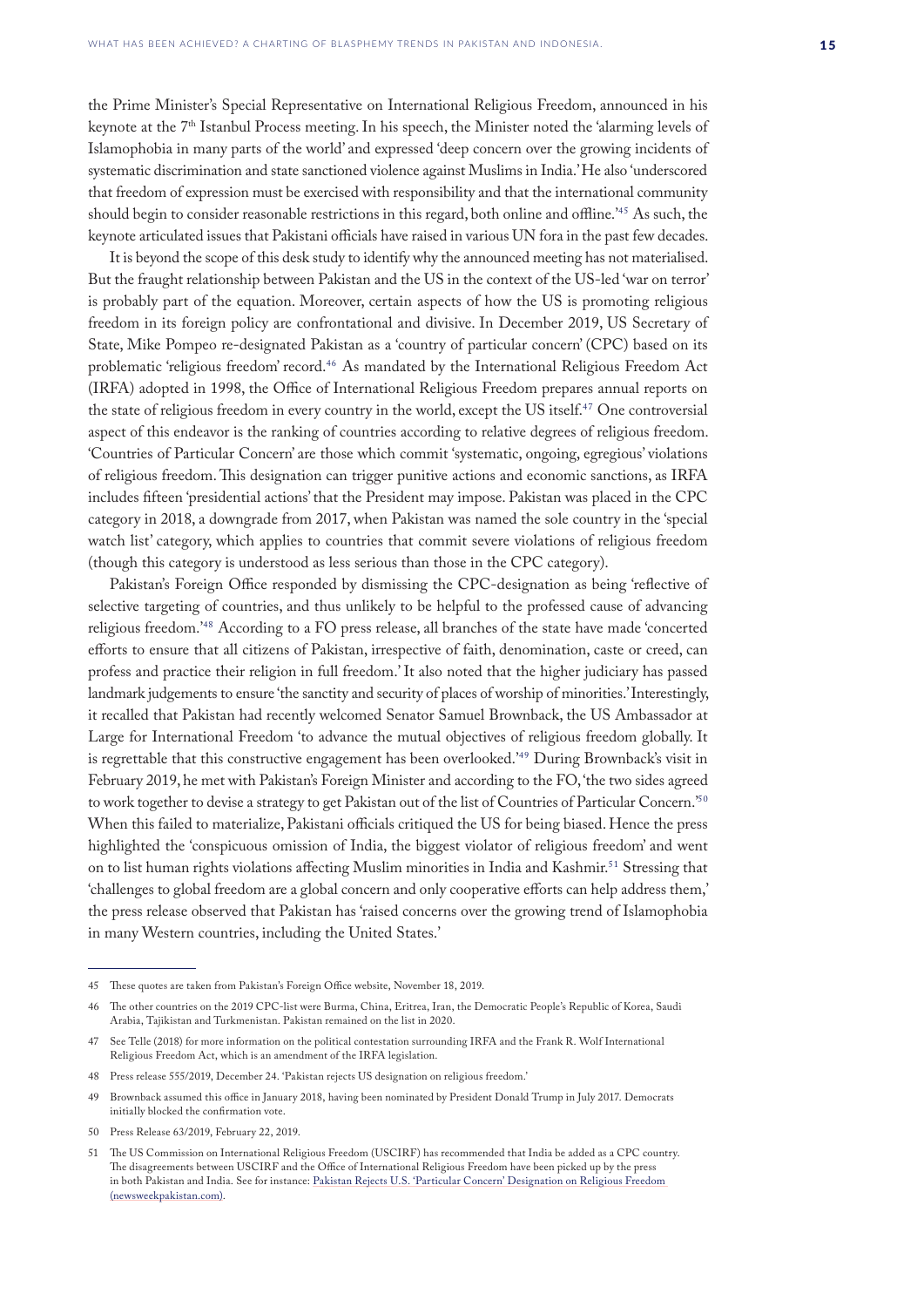The press release just quoted is one of many similar statements in which Pakistani officials 'speak back' against the US and the EU regarding the status of 'religious freedom' and 'blasphemy' in the country, insisting that Pakistan is taking both domestic as well as global efforts to protect 'religious freedom' and promote 'interfaith harmony.' A recent example is the 2020 United Nations General Assembly (UNGA) resolution on 'the promotion of interreligious and intercultural dialogue' cosponsored by Pakistan and the Philippines. According to the FO, this resolution is part of Pakistan's global efforts to promote interfaith harmony and 'raising awareness about Islamophobia and countering the defamation of sacred religious personalities and symbols.' Prime Minister Imran Khan continues to press for restrictions on defamatory speech. In his virtual UNGA address in September 2020, Khan called for a 'day to combat Islamophobia' and said 'we stress that willful provocations and incitement to hate and violence must be universally outlawed.'

Lately, the language used to denounce the West's approach to freedom of expression has, if anything, grown stronger. Pakistan's condemnation of how French authorities responded to the October 2020 murder of a French high school teacher who had shown caricatures of the Prophet Muhammad in class by a Muslim teenager is a recent example. Protests escalated across the Muslim world after President Emmanuel Macron promised France 'would not cease drawing caricatures.'52 Pakistan condemned

'in the strongest manner the systematic resurgence of blasphemous acts of republication of caricatures of the Holy Prophet (P.B.U.H) and desecration of the Holy Quran by certain irresponsible elements in some developed countries. We are further alarmed at highly disturbing statements by certain politicians justifying such heinous acts under the garb of freedom of expression and equating Islam with terrorism, for narrow electoral and political gains.'53

#### The FO press release observed that

'whilst having anti-blasphemy and criminal laws for sensitive issues such as denial of Holocaust, the justification by a few politicians in some Western countries for insulting sentiments of Muslims, is a blatant reflection of double standards. Such justifications seriously erode their human rights credentials.'

This statement is a telling example of a pattern in which Pakistani officials invoke a binary narrative pitting 'freedom of expression' as practiced in 'the West' against an equally stereotypical notion of 'Islam' and Muslim piety.

Given that Pakistan has long been at the center of global debates on blasphemy, we may ask if aspects of how opponents of blasphemy bans present their case are counterproductive. The European Parliament's 2021 resolution 'on the blasphemy laws in Pakistan' illustrates at least two issues: the 'limits of zero-tolerance' and a lingering 'clash of civilizations' discourse. The nine-page resolution has a particular focus on a Pakistani couple that was sentenced to death on dubious blasphemy charges in 2014, whose cases have repeatedly been postponed.<sup>54</sup> It is indisputable that the couple has suffered a gross miscarriage of justice. The resolution mounts a multi-pronged assault on Pakistan's blasphemy laws and urges the Government of Pakistan to abolish these laws, on the grounds that they are incompatible with international human rights laws. Importantly, the blasphemy laws are portrayed as the source of a range of Pakistan's problems. This resolution comes across as a wholesale denunciation

<sup>52</sup> <https://www.theguardian.com/world/2020/oct/26/france-islamic-end-boycott-french-goods-macron-muhammad-cartoons>

<sup>53</sup> Press Release 452/2020 (October 25). 'Pakistan condemns systematic Islamophobic campaign under the Garb of Freedom of Expression.'

<sup>54</sup> EU Parliament 'resolution on the blasphemy laws in Pakistan, in particular the case of Shagufta Kausar and Shafqat Emmanuel. 2021/2647 (RSP).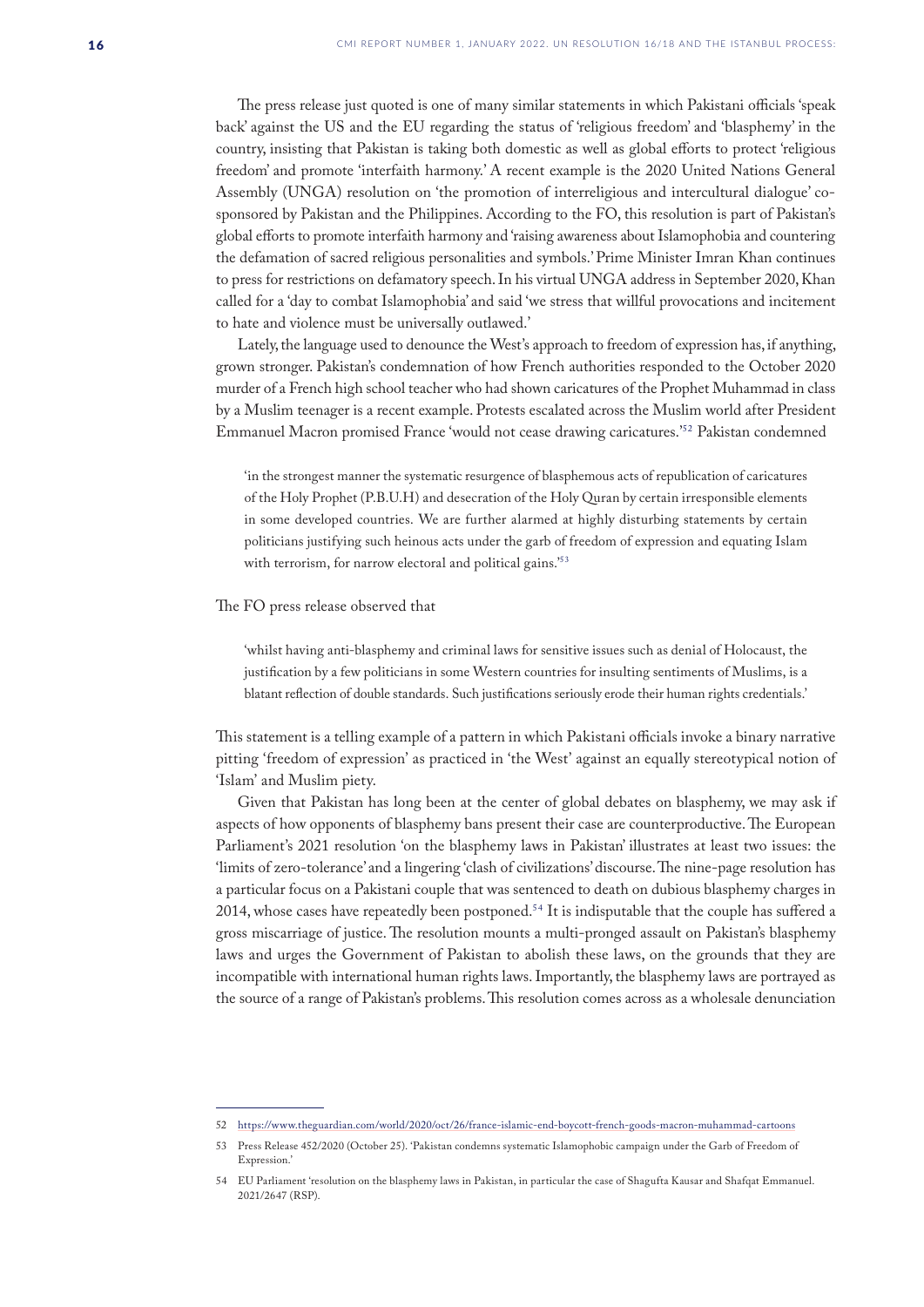<span id="page-16-0"></span>of Pakistan's political and judicial system, prison conditions, and problems with political violence and Islamist extremism.55

As such this resolution exemplifies the limitations of what Robert Kahn (2017) calls 'a zero tolerance' approach to blasphemy bans. For instance, the resolution fails to distinguish among different kinds of blasphemy bans or entertain the possibility that certain forms of speech and behavior could be restricted. By refusing to explore the different forms that blasphemy can take, it also fails to acknowledge efforts by Pakistani scholars and legal practitioners to reform existing laws. Oddly, it fails to mention that Pakistan's Supreme Court in October 2018 acquitted Asia Bibi, a Christian woman who spent eight years on death row for blasphemy, or that the government in 2020 sentenced 86 members of Tehreeki-Labbaik Pakistan (TLP) for taking parts in the violent protests following Asia Bibi's acquittal.<sup>56</sup> Rather, it notes that the use of the blasphemy laws in Pakistan 'is taking place amid a global rise in restrictions on freedom of religion and freedom of expression related to religion and belief ', and adds that the UN Special Rapporteur on freedom of religion or belief in March 2019 'cited the case of Asia Bibi as one of the examples of a revival of anti-blasphemy and anti-apostacy laws and the use of public order laws to limit expression deemed offensive to religious communities.' By failing to recognise even some positive domestic developments, this resolution arguably falls into a 'clash of civilizations' trap, in which blasphemy bans become a flash point between a 'modern', 'rational' 'West' and a 'backward', 'irrational' Muslim 'other'.57 In short, if the international community seriously wants a country like Pakistan to modify or abandon its anti-blasphemy laws, it is surely important to distinguish among different kinds of blasphemy bans and to consider why individuals, groups and societies are motivated to treat certain speech acts as blasphemous.

#### Anti-blasphemy laws and the politics of accusation

Pakistan's legal system and the great dramas played out around blasphemy cannot be divorced from the history of British imperialism and the passing of the Indian Penal Code (IPC) in 1860. The legacy of colonial law is crucial for understanding blasphemy controversies in Pakistan. With the introduction of the Indian Penal Code, which punished various 'Offences relating to Religion', new discourses on blasphemy and religious sentiments emerged across South Asia. Unlike the situation in England, the Indian Penal Code protected all religious traditions in the subcontinent and was, as it were, more progressive. Colonial officers assumed the role of 'rational' and 'dispassionate' arbiters of religious conflicts in courts, while 'native' plaintiffs had to prove that their religious feelings had been wounded. Being premised on a structure of incitement and regulation, these laws incentivised the display of wounded religious feelings.

The *Rangila Rasul* (The Colorful Prophet) pamphlet controversy in Lahore, which prompted the addition of Section 295-A in 1927, is a pivotal event in the history of religious offence in South Asia. The original wording of Section 295-A reads as follows:

'Whoever, with deliberate or malicious intention of outraging the religious feelings of any class of His Majesty's subjects, by words, either spoken or written, or by visible representations, insults or attempts to insult the religion or the religious beliefs of that class, shall be punished with imprisonment of either description for a term which may extend to two years, or with fine, or with both.'

<sup>55</sup> The resolution notes the strained bilateral relationship between France and Pakistan, observing, 'the repeated and deceptive attacks against the French authorities by radical Pakistani groups and recent statements by the Government of Pakistan on the grounds of blasphemy have escalated since the response of the French authorities to the terrorist attack against a French teacher for defending freedom of expression…'.

<sup>56</sup> Although some political commentators have hailed this ruling as a landmark event, others are less sanguine. See Imran Ahmed (2021) for a critical analysis of the ruling, including how the ruling tacitly affirms the discourses on the Islamic identity of the state that justify the marginalisation of religious minorities.

<sup>57</sup> See for instance Kahn (2017) and Ahmed (2010) on this tendency.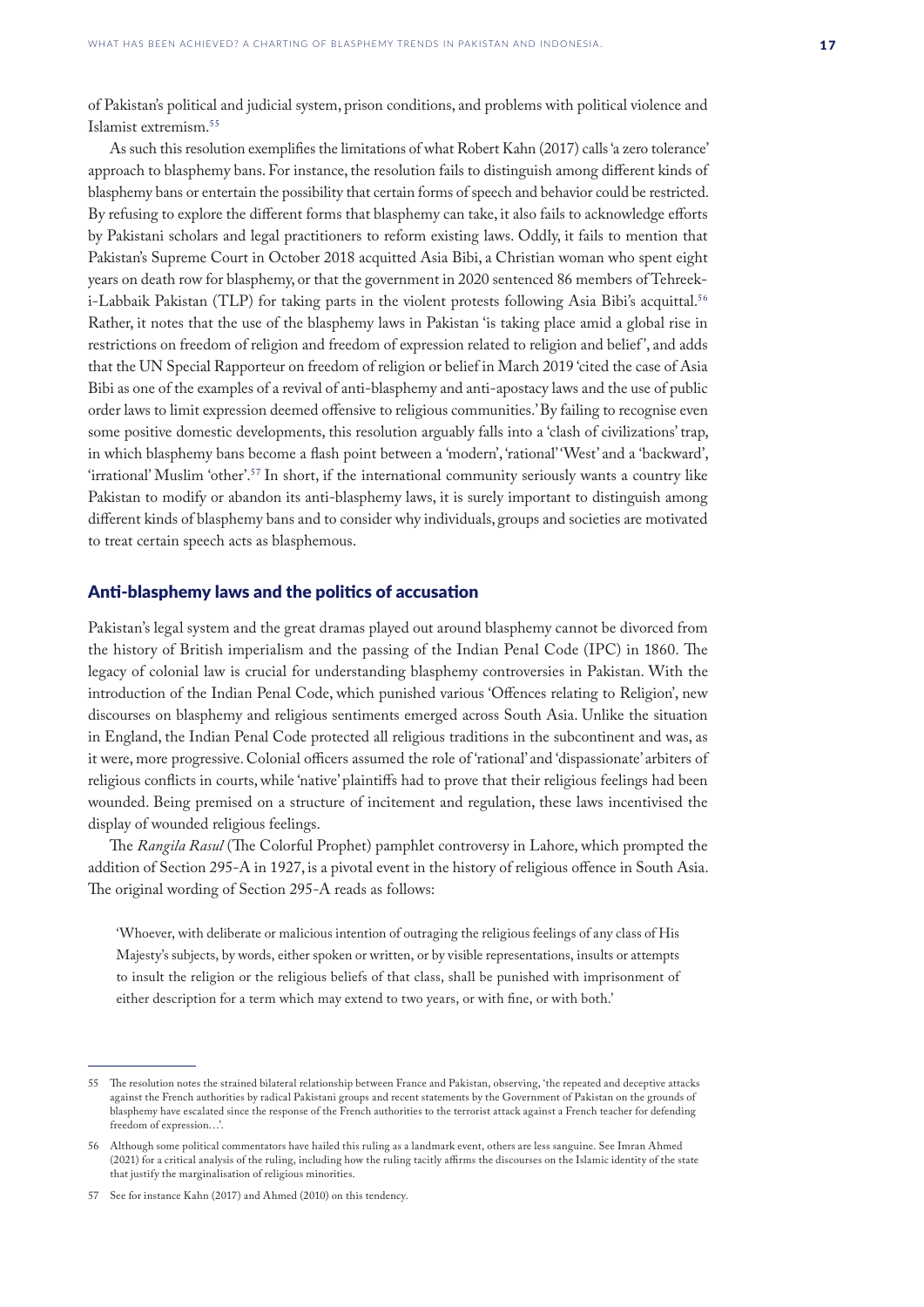This section was introduced after the trials of proto-Hindu nationalist Araya Samaj polemicists, who had published satirical texts about the Prophet Muhmmad's sexual life, which provoked tensions among Muslims and Hindus. The acquittal of the Hindu publisher by the Lahore High Court in 1924 prompted Muslim protests and calls for new laws. Seeking to prevent similar controversies in the future, the British added Section 295:A, thereby turning the Indian Penal Code into one of the strictest regulations of religious offence that the world has ever seen. Scholars have argued that the *Rangila Rasul* affair gave rise to a new affective politics of displaying wounded religious feelings.58 In Pakistan, it became linked to traditions of martyrdom and the celebration of figures who kill alleged blasphemers. In 1929, a young, illiterate Muslim man killed the Hindu publisher and was sentenced to death and hanged. Ilmuddin has been commemorated as an Islamic hero who stood up against the Hindu majority and foreign rulers.

After 1947, the Indian Penal Code formed the basis of Pakistan's Penal Code (PPC). During the 1940s and 1950s Pakistani courts interpreted the blasphemy provisions quite liberally. This changed in the 1970s, when Zulfikar Ali Bhutto initiated a state-led process of Islamisation and Pakistan was declared an Islamic Republic in 1973. General Zia-ul Haq (1977-1988), who came to power after overthrowing Bhutto's government, made blasphemy a capital offence and added five additional clauses to the Penal Code, all pertaining to offences against Islam. These five clauses are collectively referred to as the 'anti-blasphemy' laws. They include the physical desecration of the Quran (Section 295-B, life imprisonment), insulting the relatives or companions of the Prophet (Section 289-A, three years) and insulting the Prophet himself (Section 295-C, death sentence). Two of the five sections specifically target the Ahmadi community, who were declared 'non-Muslims' after the Constitutional Amendment in 1974.<sup>59</sup> General Zia was committed to the 'finality of prophethood' movement and the anti-Ahmadi movement. Pakistan's blasphemy laws are intimately connected to the anti-Ahmadi movement, which united the country's major Sunni sub-sects, such as the Barelvis, Deobandis and the Salafi-oriented Ahl-e-Hadith.60 Some historians argue that the judicially authorised persecution of the Ahmadis opened the door to increasingly murderous attacks on other so-called 'deviant' groups, such as the Shia minority, but also Hindus or Christians.<sup>61</sup>

Of the 'anti-blasphemy' provisions, Section 295-C is particularly notorious, not simply because it makes blasphemy into a capital offence, but also due to its expansive scope:

'Whoever by words, either spoken or written, or by visible representation, or by any imputation, innuendo, or insinuation, directly or indirectly, defiles the sacred name of the Holy Prophet Mohammad (peace be upon him) shall be punished with death, or imprisonment for life, and shall also be liable to fine.'

Terms like 'imputation', 'innuendo' or 'insinuation' are hard to define, and makes Section 295:C very easy to misuse on the parts of complainants, who need not see or hear the offence for it to be recognised as such. The lack of reference to the offender's intention or psychological state means that speakers may inadvertently commit blasphemy. Dispensing with intention implies that it is possible to commit blasphemy by mistake or out of ignorance, as some cases that made global headlines vividly illustrate.62 It is also becomes difficult for those who are accused to deny the accusation. Moreover, it is challenging to investigate such cases, as judges and lawyers may be exposed to new accusations in the course of examining the evidence.<sup>63</sup>

<sup>58</sup> See for instance Schaflecher 2019 and Rollier 2019.

<sup>59</sup> See Khan (2015) for an overview of the two 'anti-blasphemy' laws that criminalise the activities of the Ahmadi community.

<sup>60</sup> The Ahmadiyah is a late 19th century Muslim reform movement founded by Mirza Ghulam Ahmad, whom Ahmadis consider to be a prophet.

<sup>61</sup> See Faisal Devji 2013:155. On the anti-Ahmadi movement, see Ahmad 2010.

<sup>62</sup> For incisive legal critiques of Pakistan's anti-blasphemy provisions, see Siddique and Hayat 2008; Kahn 2017.

<sup>63</sup> See Rollier 2019 for a discussion of how blasphemy accusations have a contagious quality, which imply that court scribes and judges use various linguistic strategies to protect themselves when examining the evidence.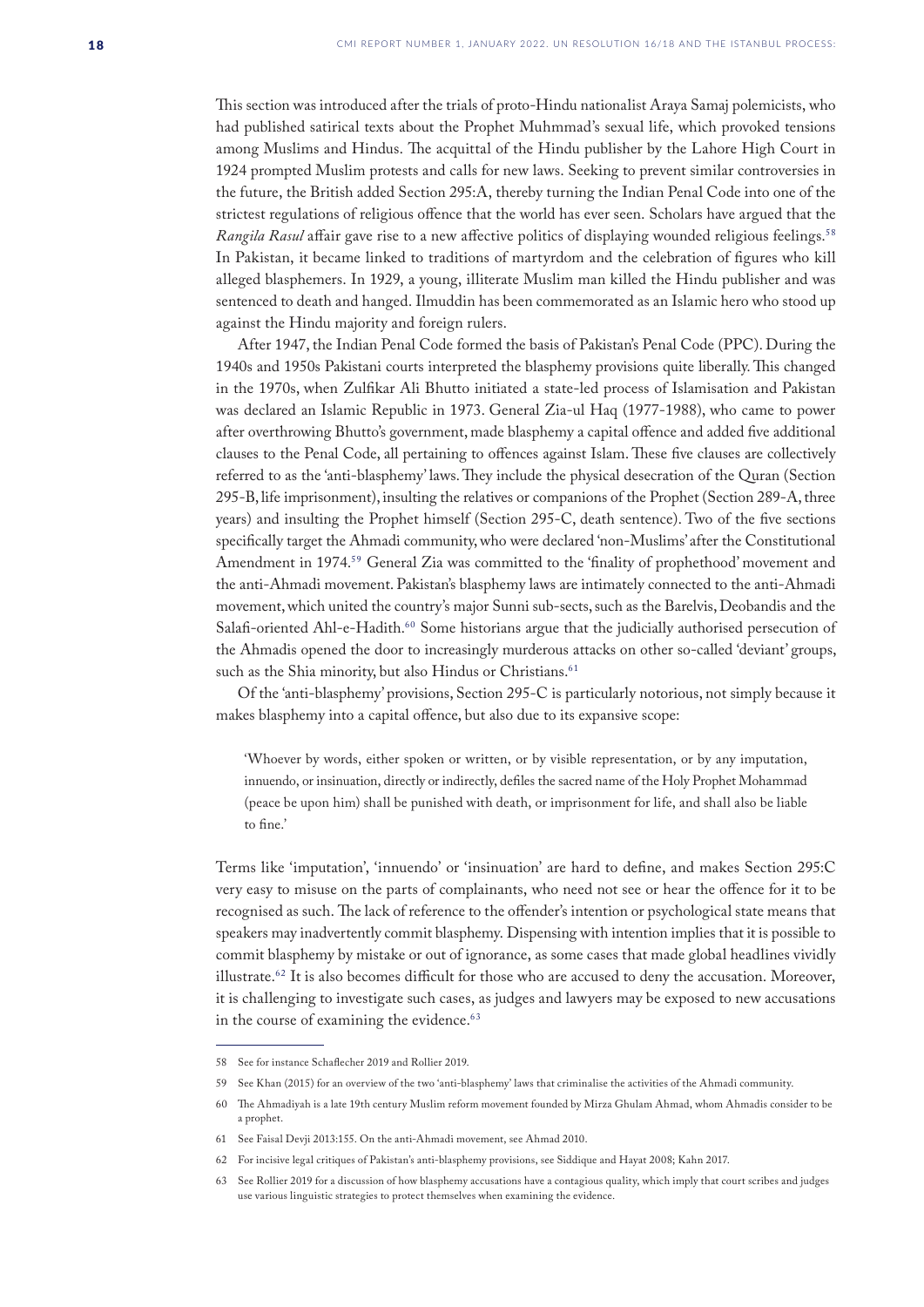The idea of a divinely sanctioned death penalty for blasphemy is supported by broad sections of Pakistan's overwhelmingly Muslim population. According to Rollier, 'all religious schools in the country are unanimous in their support of the blasphemy laws and capital punishment for offenders'; he further observes that this is also 'one of the few points of consensus.'64 This remarkable consensus in support of the death penalty can partly be traced to General Zia's state-led policy of Islamisation, which included the establishment of the Federal Shariat Court and penal reforms which aimed to consolidate state sovereignty by drawing on Islamic values. In 1991 the Federal Shariat Court ordered the government to remove the option of life prison for violating Section 295:C, a section that is widely perceived as 'a divine decree and the cornerstone towards the instauration of a more Islamic society.'65 The sacralisation of the 'anti-blasphemy' laws has made it extremely challenging to revise or curtail these laws. Much as these laws have 'created powerful affective attachments', they 'continue to be a source of much embarrassment to Pakistani governments that have proclaimed themselves liberal, such as Bhenazir Bhutto's and General Musharraf's.<sup>766</sup> Both leaders tried to circumscribe these laws by making it more difficult to bring charges, but faced opposition and street protests by the religious right. Despite domestic secular-liberal opposition and international criticism, efforts to reform the 'anti-blasphemy' laws have floundered. Pakistani legal scholars and civil society groups have long called for legal reforms, yet a serious discussion of the benefits and drawbacks of the blasphemy provisions in the Penal Code has so far been thwarted by extrajudicial killings and protests by the religious right.

This brings us to the seeming paradox between the provision of capital punishment for and the fact that no one has yet been executed. Insofar as Section 295:C is taken as 'a divine degree', the lack enforcement can be viewed as an indication of state corruption and failure. Such disappointment combined with affective attachment to the blasphemy laws partly helps to explain why extrajudicial killings in connection with blasphemy trials have become ubiquitous.<sup>67</sup> A significant number of alleged blasphemers have been killed during or after their trials. Sources estimate that 'over 60 suspected blasphemers have been killed extra-judicially,' which also means that holding blasphemy trials have become increasingly perilous. 68 A recent case is the assassination of Tahir Naseem, an Ahmadi US citizen during his blasphemy trial in Peshawar in July 2020. Images from the courtroom were circulated on social media platforms, which allegedly described the 16-yearold murder suspect as a 'savior' and the 'pride' of Pakistan, terms which resonate with traditions of venerating those who kill alleged blasphemers.<sup>69</sup>

Of these killings, none have grabbed more international headlines than the assassination of Salman Taseer, the Governor of Punjab, by his own bodyguard in 2011. This high-profile case vividly demonstrates the sensitivity surrounding criticism of the blasphemy laws. It also served as the catalyst for the rise of increasingly virulent 'anti-blasphemy' mobilisations over the past decade, and marked 'a new turn' in Pakistan's tryst with issues of blasphemy. Although the Taseer case has often been framed as a struggle between 'liberal' secularists and hardline 'Islamists', this framing is somewhat limiting. For one, it overlooks the prominent role that Barelvi groups, a Sufi-oriented movement known for its veneration of the Prophet, played in villainising the Governor. Governor Taseer was at the forefront of liberal efforts in support of Asia Bibi, a low caste Punjabi Christian woman, who was sentenced to death for blasphemy in 2010. An outspoken critic of the blasphemy laws, Taseer called it 'a black law' and ridiculed the clerics who had issued Islamic legal rulings (f*atwa*) against him as 'ignorant.' Scholars from several denominations (*maslak*) responded by calling Taseer a blasphemer and apostate. Famous Barelvi clerics declared the governor '*vājib -al qatl*', literally meaning 'ought to be killed',

<sup>64</sup> Rollier 2019: 54.

<sup>65</sup> Rollier et al. 2019:17.

<sup>66</sup> Ahmed 2009:174.

<sup>67</sup> These ideas are based on Ahmed (2010).

<sup>68</sup> This estimate is from Rollier 2019, whereas a Pakistani NGO estimated the figure to be 75 (2019).

<sup>69</sup> The killing of Tahir Naseem was accompanied by killings and the harassment of Ahmadis in Peshawar. See the US Department of State. 2020 Report on International Religious Freedom: Pakistan.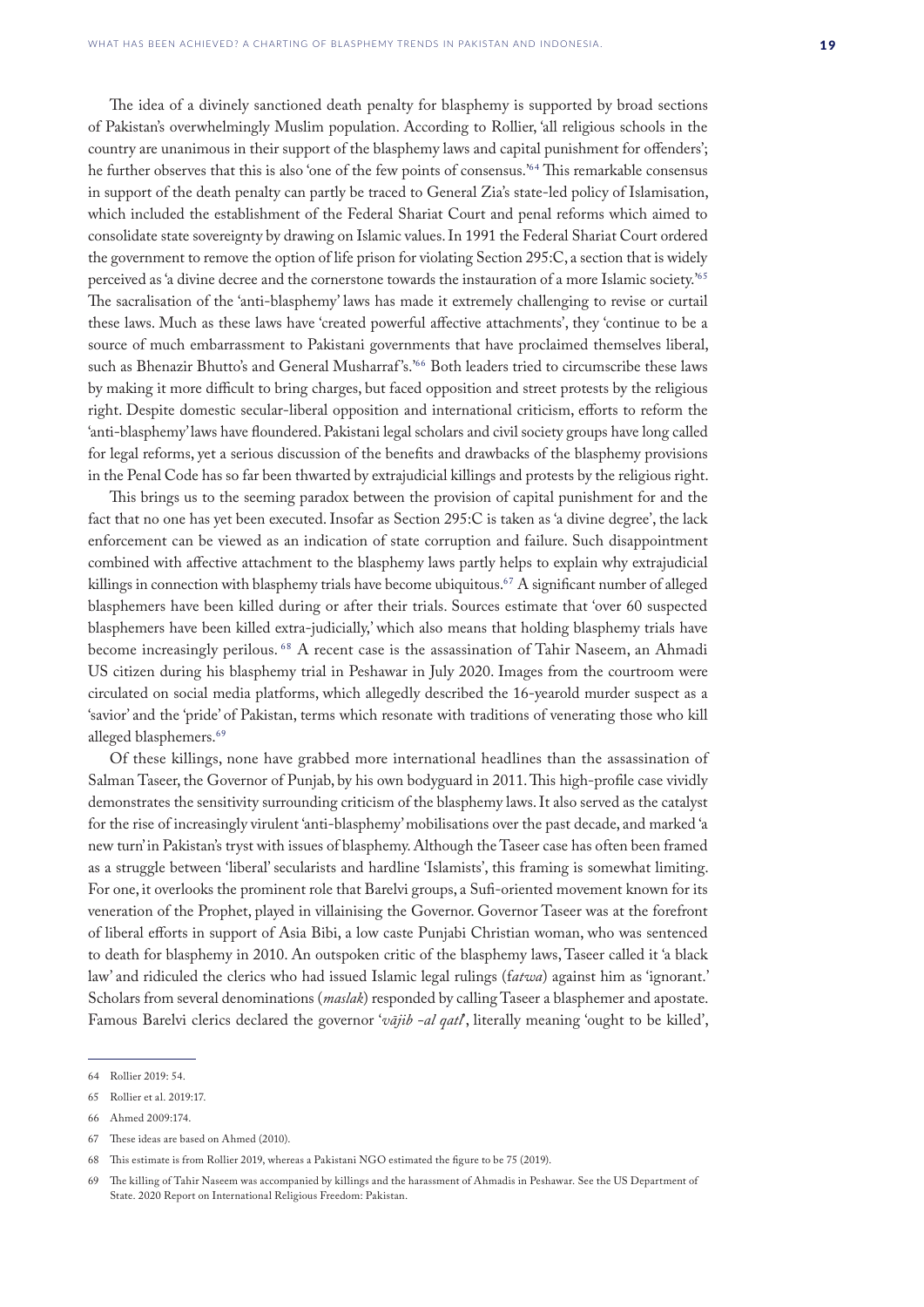<span id="page-19-0"></span>thereby licensing the killing. The anti-Taseer campaign also involved attacks on the Governor's secular Western lifestyle in ways that linked his criticism of Pakistan's blasphemy laws to 'the discourse on the global threat to Islam and its vast archive.'70 Inflammatory sermons by Barelvi clerics probably inspired Mumtaz Qadri, himself Barelvi, to kill his boss. Qadri's trial and execution in 2016 were accompanied by street protests in his support. Barelvi groups spearheaded a veneration campaign and built a mosque in his name.

The heightened salience of anti-blasphemy discourses in the past few years has been linked to the emergence of new mass movements and radical Islamist parties. Tehreek-e Labbaik Pakistan (TLP) was formed in Karachi in 2015 the aftermath of Mumtaz Qadri's arrest. Formed by Khadim Hussain Rizvi, a firebrand Barelvi cleric, TLP has mobilised around demands to safeguard the honor of the Prophet by strictly implementing the blasphemy laws. In 2017, TLP organised massive protests and sit-ins, demanding that the government sack the Minister of Law, who had proposed to change the obligatory oath that Muslim parliamentarians swear upon taking office, in which each declares that Muhamad is the final prophet, making this optional. TLP saw this as a step towards official recognition of the Ahmadi minority, and threatened the minister with death unless he resigned. An agreement was signed with the interior minister, the proposal was scrapped and TLP's leader allegedly thanked the chief of army staff 'for saving the nation from a catastrophe.'71

In the 2018 general elections TLP became the fifth largest party in Pakistan, mainly supported by the country's Barelvi Sunni majority. After the Supreme Court's acquittal of Asia Bibi in 2018, the TLP organised massive protests and clerics associated with the party called for the death of the Supreme Court judges. The government began to crack down on the party, and Rizvi and many members were jailed and charged under the 1997 Anti-Terrorism Act. In 2020, TLP staged massive anti-France protests after President Macron defended the republication of the Charlie Hebdo Muhammad caricatures, demanding the expulsion of the French ambassador. Following Rizvi's death in November 2020, his son Saad Rizvi took over the leadership but was arrested on terrorism charges shortly afterwards. The TLP was banned in April 2021. The government reversed its position in October, a decision that followed a two-week long protest by TLP supporters and in which military figures likely played a key role.72

#### Concluding thoughts

International news coverage on Pakistan has tended to focus on the iconic victims of the anti-blasphemy accusations, such as Asia Bibi, and the spectacular violence surrounding high-profile cases, such as the murder of Salam Taseer, the Governor of Punjab in 2011. 'This angle', Rollier notes, 'comforts liberal indignation and gives rise to the perception that Pakistan's issue with blasphemy ultimately reflects irreducible antagonisms between Islamists and liberal seculars, or between the Muslim majority and marginalities minorities.'73 Anthropologists who have explored the micro-politics of accusation and conflict-resolution have shown how concerns over 'desecration', matters of 'purity' and 'honour' transcend this partitioning and unite people across religious and/or ethnic boundaries.74 In a context of deep inequalities and competition over scarce resources – from land, money, asylum status to political influence – blasphemy controversies cannot be accounted for within the prism of limited freedom of expression or religious freedom. With respect to the prospect of reforming the harsh anti-blasphemy laws, to signal a 'zero-tolerance' approach is likely counterproductive. The challenge is to find constructive ways to aid progressive figures in government and legal professionals

<sup>70</sup> See Schaflecher 2019:208.

<sup>71</sup> Tarik Ali, 2018 LRB blog. <https://www.lrb.co.uk/blog/2017/november/the-crisis-in-pakistan-continues>

<sup>72</sup> Military Chief General Qamar Javed Bajwa played a role in securing an agreement with TLP. [https://thediplomat.com/2021/11/](https://thediplomat.com/2021/11/pakistans-tlp-emerges-stronger-from-protests/) [pakistans-tlp-emerges-stronger-from-protests/](https://thediplomat.com/2021/11/pakistans-tlp-emerges-stronger-from-protests/)

<sup>73</sup> Rollier 2019:49.

<sup>74</sup> See for instance Rollier 2019, Ashraf 2018, Ahmed 2010.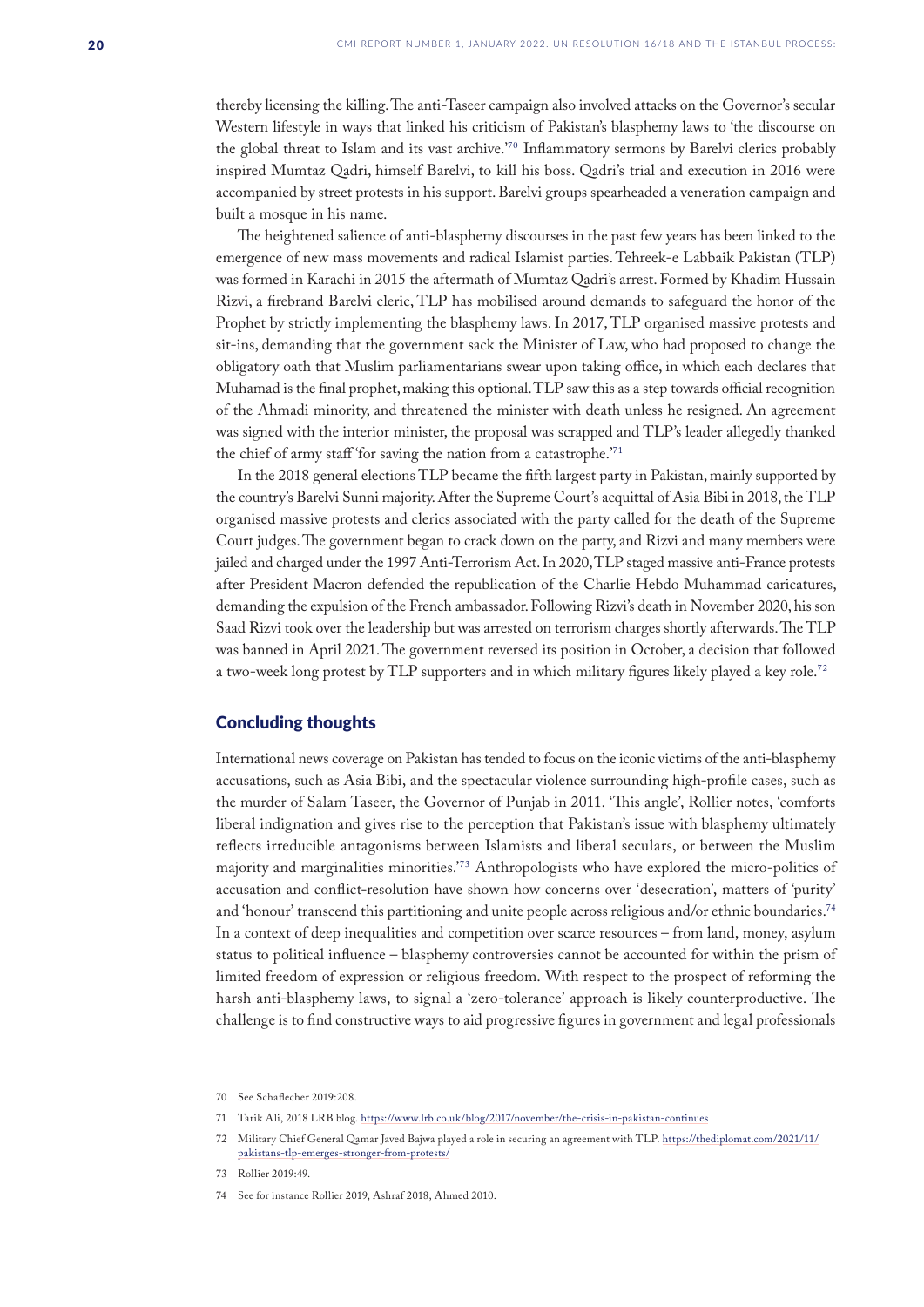who are inclined to pursue reform.<sup>75</sup> While repealing Section 295-C is probably unrealistic, it might be possible to limit its scope, for instance by making it more difficult to lodge complaints with the courts. Some scholars have suggested that Pakistan's accession to the ICCPR in 2010 and its subsequent withdrawal of reservations to Articles 18 and 19 in 2011 provides an opportunity to scrutinise Pakistan's anti-blasphemy laws.76

That said, Pakistan's current political culture and the virulent expression of militant Sunnism is deeply troubling, tempting some observers to characterise Pakistan as a failed state. Though Pakistan was founded in 1947 'in the name of Islam', Devji observes that 'though Pakistani forms of Islam, and Sunni sectarianism in particular, have had a much greater and sometimes violent success abroad, the country is also the grave of Islam as an ecumenical religion with its own politics.'77 Much of the problem, Rumi points out, rests with the political leadership: 'As long as the state narrative creates the binary of an Islamic fortress pitted against the outsider-infidel, instruments such as blasphemy will be viewed as legitimate.'78 This report has given examples of such narratives, including the performative displays of outrage they inspire. The recent deal between the government and the TLP may signal a deepening entrenchment of militant majoritarian Sunnism. This will likely deepen existing divides in Pakistani society, which, as Rumi notes, 'has become polarized between the avowedly secularist civil society and the religiously inclined majority, who speak an altogether different langue, resulting in a breakdown, or worse, use of violence, in public conversation.'79Hence a challenge for international actors is to avoid further polarisation and to avoid pushing Pakistan's leaders towards political and military allies who do not bang the drum of free speech and protection of freedom of religion or belief.

- 77 Faisal Devji 2013:248.
- 78 Rumi 2018: 334.
- 79 Rumi 2018:334.

<sup>75</sup> Legal scholars, such as Rumi (2018) and Kahn (2017), among others, are concerned with how Pakistan's blasphemy legislation has let go of an 'intent requirement'.

<sup>76</sup> Khan 2015.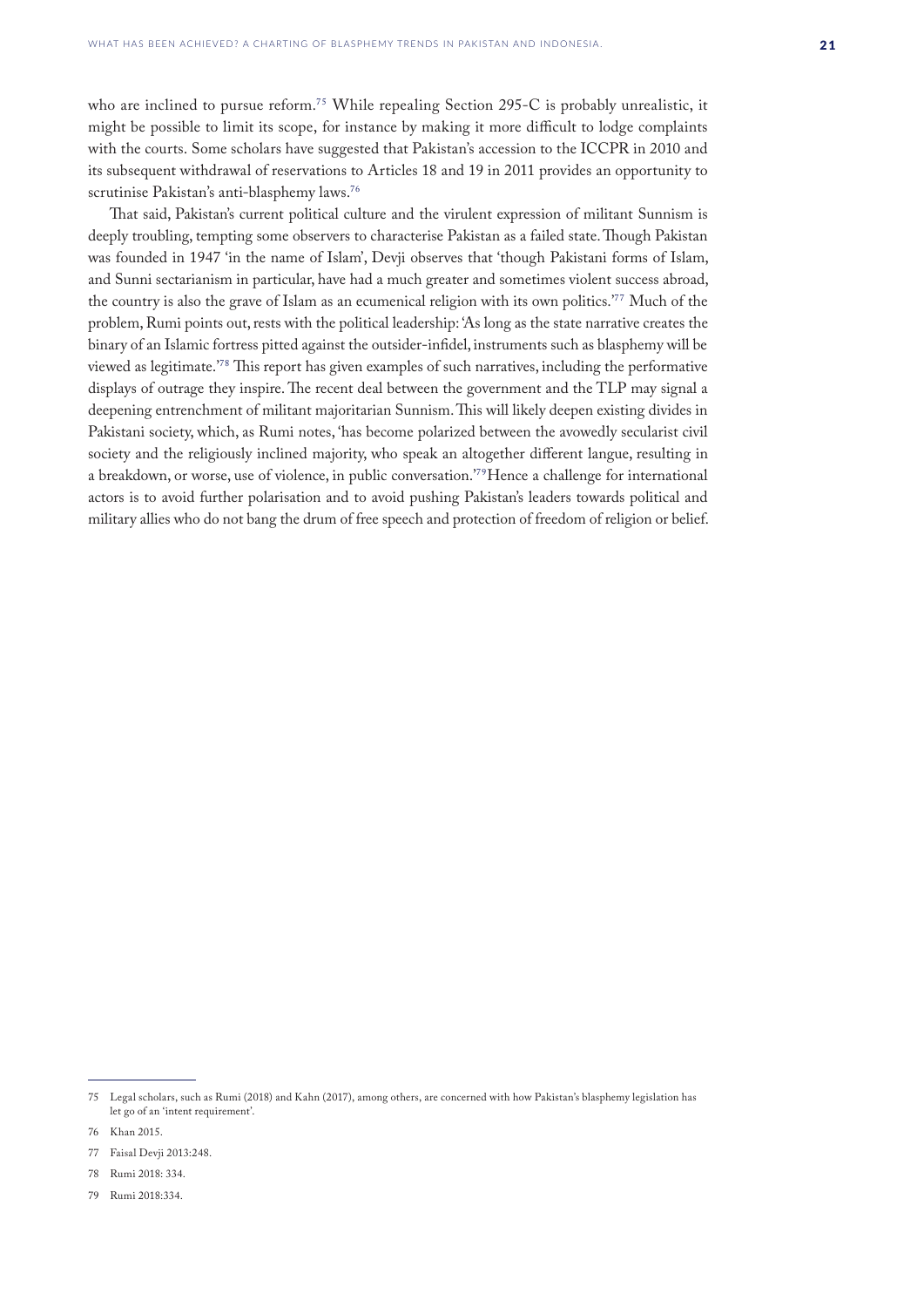## <span id="page-21-0"></span>INDONESIA: UNITY IN DIVERSITY?

Few nations in the world can match Indonesia's cultural, linguistic and religious diversity. After all, the national motto is 'unity in diversity' (*Bhinneka Tunggal Ika*). With a total of 270 million inhabitants, Indonesia is the largest nation-state in Southeast Asia; it is an archipelagic nation made up of some 4000 islands stretched along the equator. Although the size of its Muslim population makes Indonesia the largest Muslim-majority country in the world, Indonesia is a pluralist state. At the time of its declaration of independence in August 1945, Indonesia was proclaimed a multi-religious republic. This was expressed in the national ideology Pancasila – the 'five principles' – initially formulated by Sukarno, Indonesia's first president, during the independence struggle.

This section begins with an introduction to Indonesia's national ideology and the protection of religious freedom ensured in the 1945 Constitution and outlines the key phases in state regulation of 'religion' (*agama*). The discussion of the 1965 Blasphemy Law under the authoritarian New Order regime shows how this law has been an instrument in the process of religious nation-building and the regulation of 'proper' religious conduct. Since the transition to democracy in 1998, there has been a marked upsurge in convictions for blasphemy. In this period the state has become increasingly involved in the demarcation of religious 'orthodoxy', attenuating the pluralism of the country. The report identifies seven trends in the post-1998 politics of blasphemy. It concludes with a discussion of the politicised blasphemy accusation and trial of the former Governor of Jakarta in a context where the Constitutional Court in recent rulings has reaffirmed the constitutionality of the Blasphemy Law.

The Pancasila ideology merits some comment here given its foundational importance both in relation to conceptions of citizenship and the challenges of nation-building. The first principle in the preamble to the 1945 Constitution 'Belief in One Almighty God' (*Ketuhanan yang Maha Esa*) has been interpreted in diverse ways, but most commentators agree that this implies that the state should avoid any proposals to establish an Islamic state that would enshrine some version of Islamic *sharia* as its legislative foundation. Strikingly, the word *Islam* does not even appear in the Constitution. Importantly, freedom of religion is also guaranteed in the Indonesian Constitution of 1945. Article 29(2) paraphrases the first principle of Pancasila and states: 'The State guarantees all persons the freedom of religion each according to their own religion (*agama*) and beliefs (*kepercayaan*).'80 Although these phrases may seem straightforward, their policy implications have been and still remain contentious.

Although the 1945 Constitution guarantees freedom of religion, the Ministry of Religion (MORA) soon began to introduce a narrower definition of what qualifies as 'religion' (*agama*). According to the Ministry, 'a religion would have to be revealed by God, possess a prophet and a holy book, have a codified system of law for its followers, and further, it should enjoy international recognition and not be limited to a single ethnic group.'81 This narrow understanding of what constitutes 'religion' posed great problems for many groups, spurring processes of 'religionisation' in order to gain state recognition.82 In 1954, the Ministry of Religion established an Inter-Departmental Committee for the Supervision of Faith Movements in Society tasked with monitoring heterodox and 'mystical beliefs' (*aliran kepercayaan*). 'Blasphemy' (*penodaan agama*) was first made a criminal offence in Indonesia on January 27, 1965, when President Sukarno signed Presidential Decree No. 1, on the Prevention of the Abuse/Sullying of Religion. It specified that six religions (Islam, Catholicism, Protestantism, Buddhism, Hinduism, and Confucianism) were recognised by the Constitution and prohibited 'deviations' from their 'core' tenets. This Decree was introduced at a time when tensions were mounting between Muslim mass organisations and the Indonesian Communist Party (PKI), one of the largest in Asia. At the end of September 1966, general Suharto and the army seized power in the aftermath of a failed leftist officers' coup. The military-dominated New Order regime (1966-1998) emerged following massacres of an estimated 500,000 alleged communists; and millions were imprisoned or detained.

<sup>80</sup> Lindsey 2018.

<sup>81</sup> See Telle 2018. The original quotes appear in Picard 2012.

<sup>82</sup> See for instance Picard 2012.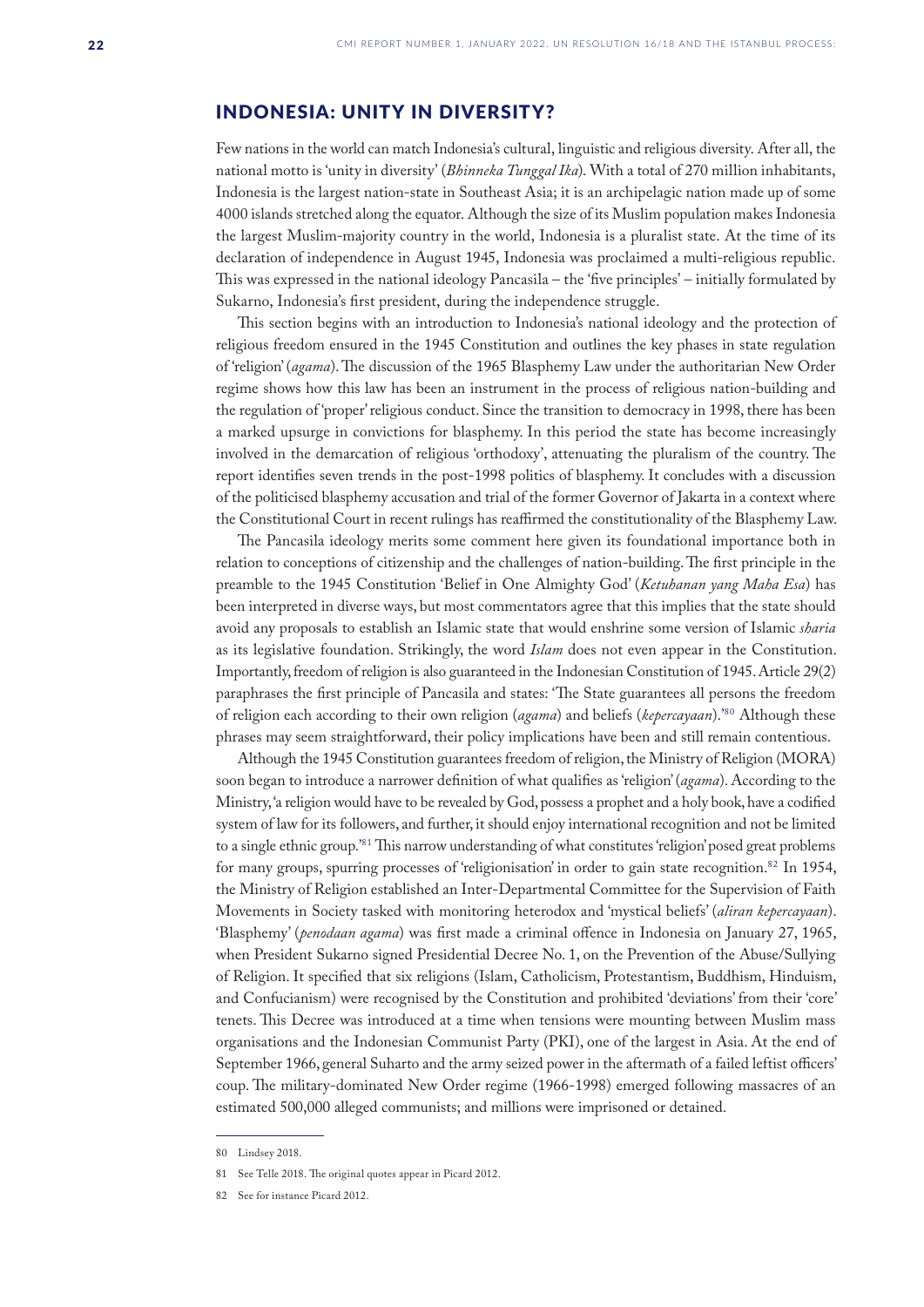In 1969, this presidential decree was upgraded to the status of law (Law No. 1(PNPS/1965), and now is generally known as the Blasphemy Law.83 With just four articles, the Blasphemy Law is brief, yet wide in its scope. Article 1 states:

Every person is prohibited from intentionally, in public, telling, advocating or contriving public support for carrying out interpretations of a religion adhered to in Indonesia or conducting religious activities that resemble the activities of that religion, interpretations and activities that deviate from the fundamental teachings of that religion.

Article 2(1) specifies that the Minister of Religion, the Attorney General and the Minister of the Interior can issue a written warning to persons who contravene Article1. Article 2(2) permits the President after consultation with the Minister of Religion, the Minister of the Interior, and the Attorney-General to dissolve or prohibit the organisation or sect in question. Article 3 states that if a person or prohibited group continues to act in breach of Art. 1, then they can be imprisoned for a maximum of five years.84 Importantly, a new provision was inserted into the Criminal Code. Article 156a declares:

Punishable by up to five year's imprisonment whoever, intentionally, in public, expresses a feeling or conducts themselves in a way that: a) Is principally of a nature of enmity toward, abusive, or sullying of a religion followed in Indonesia; intends to discourage persons from embracing a religion based on the belief in Almighty God; b) Intended to stop a person from adhering to any religion based on Almighty God.

Significantly, the Blasphemy Law does not articulate concepts of blasphemy or offence from within any specific religion. Rather, the terminology is neutral, and the law intends to prevent 'the misuse and/or insulting of a religion.' Pivoting around the distinction between a normative standard and deviation, this law articulates a high-modernist notion of religion in which 'deviance' is considered to be a departure from an 'orthodox' standard. Consequently, six national 'religious councils' have been authorised to determine what counts as official doctrine and to resolve disputes. In short, one function of the law is 'religion-making.'85

Given this broad definition, a very wide spectrum of acts may be deemed blasphemous. For this reason, Fenwick suggests that rather than merely having a blasphemy law, Indonesia maintains a *de facto* 'blasphemy regime.'<sup>86</sup> By this he means a regime under which religious offence or blasphemy is redirected toward the protection of institutions and the state rather than the protection of religious communities or individuals *per se*. As Lindsey points out, 'religious deviancy' has increasingly come to be seen as inherently dishonouring the official version of Islam, regardless of whether or not there was any intent to dishonour, as is required by the world intentionality in article 156a.'87 This is highly problematic. While Indonesia maintains neutral blasphemy provisions, meaning that all 'religions' in theory enjoy equal protection under the law, such provisions may still be enforced in a one-sided fashion.

A core feature of religious governance in Indonesia is the idea of 'harmony' (*kerukunan*). As Bagir points out, this notion is commonly understood as the avoidance of conflict between religious groups through the imposition of, if needed, legal restrictions. Importantly, this idea also connotes protection, in which the state takes on a role of protecting and guiding religious conduct. Taking into consideration the differential power relations between different groups, Bagir also observes that '"harmony"' unavoidably privileges the majority as the "mainstream" in contrast to minority "deviants" within one religion.'88 In the past decade, 'harmony' has increasingly been contrasted with 'religious freedom,' a notion favoured

<sup>83</sup> Some scholars, notably Zainal Bagir, prefer to call it the Defamation of Religion Law, as this is closer to Indonesian terminology.

<sup>84</sup> This information is taken from Peterson (2019) and Crouch (2014).

<sup>85</sup> Telle 2018.

<sup>86</sup> Fenwick 2017:73.

<sup>87</sup> Lindsey 2012.

<sup>88</sup> Bagir 2018:288.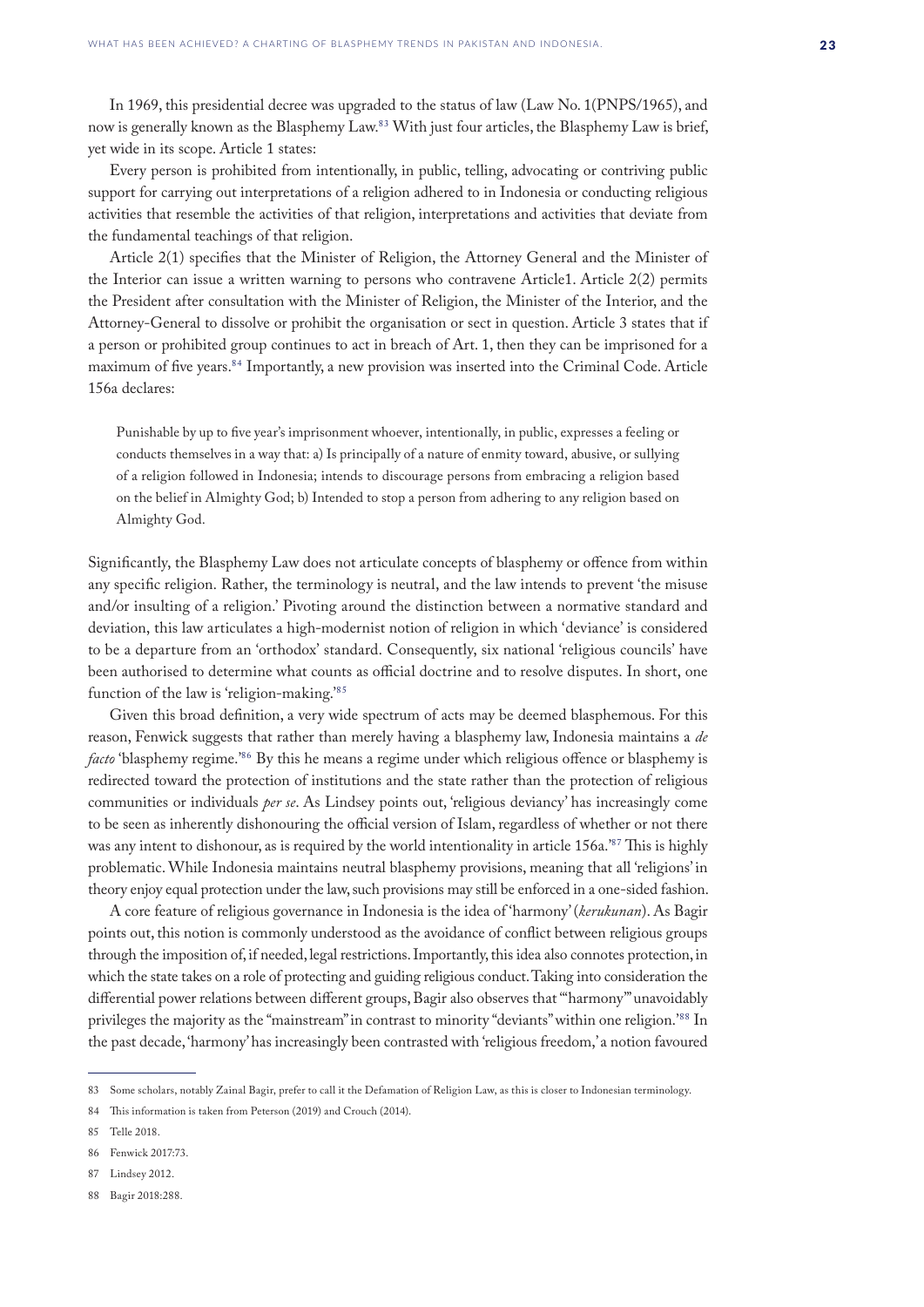<span id="page-23-0"></span>by human-rights oriented groups. A key rationale of the Blasphemy Law is to ensure 'inter-religious harmony.' However, the status of the law itself has become increasingly contested. Rather than bringing 'harmony', the law has been criticised for inciting conflict and generating split publics. Others disagree.

During 32-years of New Order rule there were less than ten court cases involving blasphemy. A key feature of many of these trials, all of which involved disputes within Islam, is the porous line between political and religious subversion. A famous case toward the end of the New Order era is the trial of a Javanese lawyer and mystic, who in 1995 was found guilty of slandering Islam after calling the Prophet Muhammad a 'benign dictator' during a seminar. A vocal regime critic, Permadi had also predicted that the regime would collapse under bloody circumstances in 1997-98 and be replaced by Megawati Sukarnoputri, the daughter of Indonesia's first President. The case was brought by a Golkar politician and former head of Muhammadiayh's youth wing, a modernist Muslim organisation. Though Permadi was sentenced to eight months in prison, this highly politicised trial was arguably more of a failure than a success for the government. During the trial, Permadi delivered a spirited defence plea that took over nine hours to read and mocked the judges by suggesting that New Order justice relied on 'supernatural powers.' Far from instilling faith in the legal system, Permadi's disclosure of the corrupt practices related to the trial earned him sympathy. The light sentence was taken as evidence that officials close to the President influenced the judges as Suharto was upset by the crudely politicised campaign.Unlike New Order trials that were orchestrated 'from above', today's situation involves more complex dynamics. Blasphemy accusations are increasingly generated 'from below' and involve complex alliances between religious groups and semi-official institutions, notably the Indonesian Council of Ulama (MUI) and the state apparatus. As the following section will show, the Blasphemy Law and the Law on Electronic Information and Transactions (ITE) can also serve as political instruments to censor critics.89

## Post-1998: Democratic openings and discourses of 'deviance'

With the transition to democracy after the fall of the New Order regime, the boundaries of Indonesia's limited religious pluralism widened and many of the restrictions on public expressions of religious identity – political and legal – were lifted. The transition involved major legislative and judicial reforms, including amendments to the Constitution, the passing of Law No. 39 of 1999 on Basic Human Rights, the establishment of the Constitutional Court and specialised courts. With democratisation has come a mounting judicialisation as various groups have turned to legal means to advance their rights, press claims and resolve religious conflicts. Hence judges and lawyers in the civil courts have become busy adjudicating cases of alleged blasphemy/religious defamation, handing out decisions involving theological matters. Overall, the state's capacity to intervene in the religious lives of Muslim Indonesians, as well as other religious and non-religious groups, has probably expanded over the past two decades.<sup>90</sup>

In the early Reform era, particularly during Abdurrahman Wahid's presidency (1999-2001), the scope for expressing different forms of religiosity widened. Wahid favoured a 'mild secularism', stressing the compatibility of Indonesia's pluralist Islamic traditions with democracy. This was evident in the rise of movements of non-denominational forms of spirituality, the rise of self-proclaimed prophets and renewed interest in devotional forms of Sufism. However, it did not take long before conservative Muslim leaders began to express concern about the harmful effects unregulated pluralism was having on the nation's religious well-being. A critical turning point in the 'conservative turn' (Bruinessen 2013) in Indonesian Islam is 2005, when the Indonesian Council of Ulama (MUI), a semi-governmental

<sup>89</sup> The ITE law was introduced in 2008 and revised in 2016. It bans the dissemination of blasphemous material online, and is designed to prosecute alleged blasphemy cases and silence critics. Under Article 27 of the Law, anyone who distributes electronic information that contains defamatory or threatening content or information that contains violent content, threats, incitement, or would result in consumer loss can be imprisoned for up to four years or fined. Individuals accused of defamation can be detained for 50 days without trial.

<sup>90</sup> Lindsey 2018 makes this argument in relation to debates on the Islamic revival since 1998, underlining how contemporary strategies for control of Islamic legal traditions build on longstanding patterns.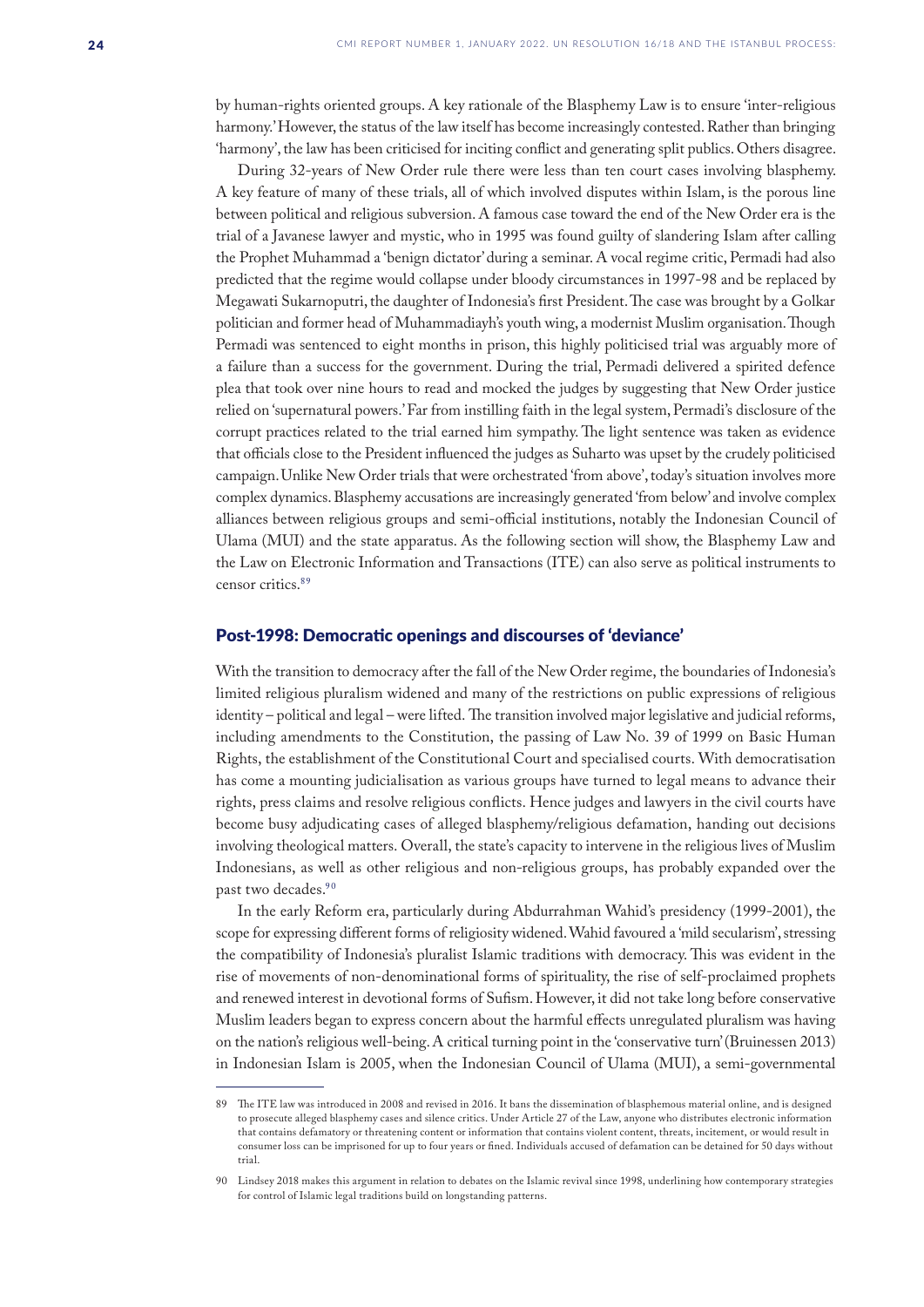<span id="page-24-0"></span>body, issued 11 opinions aimed at suppressing 'deviationists' currents. Besides opposing inter-faith prayers, the MUI issued a *fatwa* declaring the Ahmadiyah movement to be 'outside Islam' and called on the government to ban this movement.91 Another *fatwa* declared 'secularism, religious pluralism and liberalism' as contrary to Islam, and coined the acronym 'sipilis' (*syphilis*) to describe these 'foreign' ideologies. Conservative Islamist groups vowed to support the MUI in its 'war on deviant thoughts', but other Muslim leaders criticised the MUI for issuing these polarising opinions. Since 1998, the MUI has, as Hefner aptly puts it, 'rebranded itself as the national guardian of morality, a morality that it defined in conservative and exclusive rather than pluralist terms.'92

Since the early 2000s, hard-line groups and Islamist militias have taken MUI's opinions as a license to crack down on groups and organisations deemed to be 'deviant' (*sesat*).93 The harassment and persecution of Muslim minorities, such as the Ahmadiyah and the Shi'a, has been particularly severe, including deadly vigilante attacks, forced displacement, destruction of property, legal discrimination and truncated civil rights.<sup>94</sup> The 2005 MUI fatwa against 'secularism, religious pluralism and liberalism' also targeted liberal Islamic groups, notably the Liberal Islamic Network. This inspired the formation of the National Alliance for Freedom of Religion of Belief (AKKBB), a coalition of Muslim and non-Muslim and interfaith civil society groups. As this alliance invoked human rights language and many of the NGO's received foreign support, they were accused of being Western agents. In May 2008, the network published an advertisement calling for respect for Ahmadiyah. Shortly afterwards, a Freedom of Religion rally in Jakarta was brutally disrupted by some 400 vigilantes from the Islamic Defenders Front (FPI), a mass-based Islamist organisation, and other hard-line groups.

Although government officials do not condone attacks on allegedly 'deviant' groups, government agencies have indirectly enabled these processes. An example from Lombok, West Nusa Tenggara province, can illustrate this. In 2005, the Minister of Religion visited Lombok on his tour around the country to warn civil servants about the rising danger of 'deviant sects' (*aliran sesat*). Shortly afterwards, the provincial branch of the Ministry of Religion banned and placed 13 'mystical groups' (*aliran kepercayaan*) under surveillance and stepped up efforts to ensure that citizens do not stray from the straight path. Apart from the Christian Yehova Witnesses and the Hindu Satya Say Baba movement, the other groups were all deemed to deviate from 'proper' Sunni Islam.<sup>95</sup> As Menchik argues more generally for Indonesia, the state is a conduit for religious belief, guiding its citizens toward proper faith and behaviour. Indonesia is premised on 'godly nationalism', 'an imagined community bound by a common, orthodox theism and mobilized through the state in cooperation with religious organizations in society.' <sup>96</sup> This perspective can help to account for the function blasphemy trials now play in Indonesia, where trials have become tools for realising the 'godly nation.' However, as will also become clear, blasphemy trials are also highly contentious and divisive.

#### Revitalising the Blasphemy Law: cases and trends

Since 1998, there has been a marked increase in blasphemy accusations that have been taken to the courts, and several trends can be discerned in these cases. Since this time the Blasphemy Law, which has long been an important source for the definition of the category of 'religion', has, as Bagir points out, taken on an increasingly important 'justifying state strategies to maintain order or harmony through the use of Article 156 a of the Penal Code, which is directly derived from it. Thus,

96 Menchik 2016:67.

<sup>91</sup> Despite facing persecution in certain provinces, Ahmadis have not been tried in blasphemy cases. One possible explanation is that it is an international movement, with strong lobby groups across Europe and the North America.

<sup>92</sup> Hefner 2020:9.

<sup>93</sup> Since 1998, MUI began to recruit members from Islamist groups, such as Hizbut Tahrir (currently banned) and Majelis Mujahidin Indonesia.

<sup>94</sup> On legal discrimination and violence against the Ahmadiyah, see Crouch 2014; Menchik 2016.

<sup>95</sup> Cooperation between state actors and militant Muslim organisations regarding 'security' designed to restrict religious practices of the Hindu Balinese minority on Lombok is another example; see Telle 2013.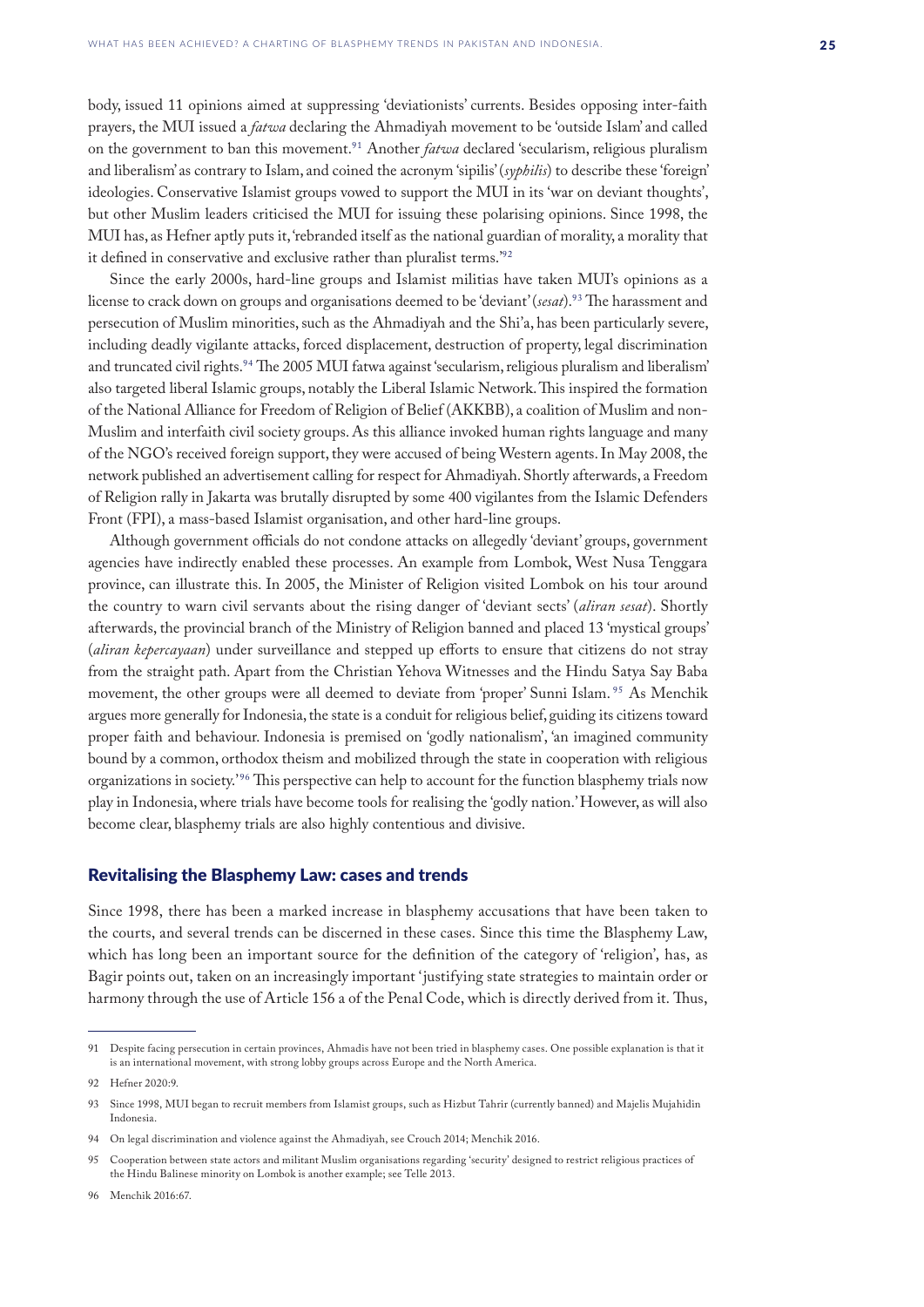paradoxically, despite the legal strengthening of religious freedom since 1998, the law has also been put to use in new and more dangerous ways.'97 At least six trends are evident:

*First*, the number of court cases citing Article 156 has increased significantly since 1998. In the period between 1965 to 1998, the Blasphemy Law was only used in ten court cases. Crouch estimates that between 1998 to 2012, some 130 persons were convicted of blasphemy. Of these, more than 50 of these individuals self-identify as Muslim, while more than 60 Christians were convicted under Article 156a of the Criminal Code for insulting Islam or Christianity.98 According to the Setara Institute, the 89 blasphemy cases that were brought to the courts between 1999 and 2017 resulted in the conviction of a total of 130 individuals. Under President Joko Widodo's presidency (2014 - present), the upward trend has continued, with at least two dozen cases during his presidency. This may not seem like a very large number of cases, yet each conviction has implications far beyond those who are tried and sentenced.

*Second*, the individuals or groups targeted for blaspheming Islam are often small, localised groups with no international networks of supports, many of whom are self-proclaimed prophets. Groups that display 'deviant' conceptions of prophethood are often targeted.99 A well-known example is the Jakarta-based Sufi-oriented Lia Eden community, also known as God's Kingdom of Eden, whose female leader claimed to be a medium for the Angel Gabriel. In 2006 Lia Eden was convicted under article 156a of the Criminal Code, while another leader was convicted for claiming to be the Prophet Muhammad. In 2009, Lia Eden was convicted for the second time after sending thousands of letters to government officials with copies of the Angel's revelations, arguing that all religions should unite.100 Another example is the 2010 trial of Amaq Bakri, an elderly Muslim farmer from East Lombok, who claimed to have received revelations from the Angel Gabriel and to have visited heaven, not untypical in Sufi-oriented milieus.101 Salafi-oriented preachers affiliated with *Dewan Dekwah Islamiyah* (DIII) investigated the case and reported him to MUI, which issued a *fatwa* declaring his teachings to be 'deviant'. The East Lombok district court sentenced him to two years in prison.<sup>102</sup>

*Third,* allegedly 'deviant' individuals and groups, with 'syncretic' and 'heterodox' features, are often targeted after religious leaders affiliated with the Indonesian Council of Ulama (MUI) have issued a *fatwa* (Islamic legal opinion) and then report the case to the police. Through its response to allegations of blasphemy and 'deviant' Muslim activities, MUI increasingly defines 'orthodox' Muslim conduct, though it is not the only *fatwa*-giving body in Indonesia. Despite the fact that Islamic legal opinions (*fatwa*) are not a source of positive law in Indonesia, courts implicitly or explicitly recognise *fatwa* as persuasive evidence. Law enforcement authorities often rely on MUI-issued opinions, a pattern that can be described as 'religious deference.'103

*Fourth,* another trend is that Blasphemy Law has increasingly been used to target larger Muslim groups, such as the Ahmadiyah and Shi'a.104 These minority Muslim groups have long been controversial, but it is only since 2000 that such disputes have been judicialised using the Blasphemy Law. This ties in with the process of issuing lower-level national and local regulations or bylaws that are based on the provisions in the Blasphemy Law.105

103 Crouch 2016.

104 There are also examples of intra-group cases among Christians, in which groups accuse other denominations of insulting Christianity and spreading 'deviant' teachings, which have led to convictions; see Crouch 2014.

<sup>97</sup> Bagir 2018:288.

<sup>98</sup> Crouch (2014) provides substantial information on many of these cases.

<sup>99</sup> See Endresen and Kersten 2021. This trend shows marked continuities with the targeting of '*aliran kebatinan*'/'*aliran kepercaayan*' who are, as it were, united by what they (still) lack: 'religion'.

<sup>100</sup> See Crouch 2014 for an account of the Lia Eden cases.

<sup>101</sup> In cases involving self-proclaimed prophets, these individuals are often made to undergo psychiatric testing. Yet, the criteria used in such cases are uncertain. There are cases in which people with serious mental illness have been charged with blasphemy, see Freckelton 2020.

<sup>102</sup> This case is examined closely in Telle 2018.

<sup>105</sup> Two joint decrees issued by the Minister of Religion, the Attorney General and the Minister of Internal Affair are significant and serve to restrict groups regarded as deviant: 2008 on the Ahmadiyah (JAI); the 2016 degree banning Fajar Nusantara /Millah Abraham.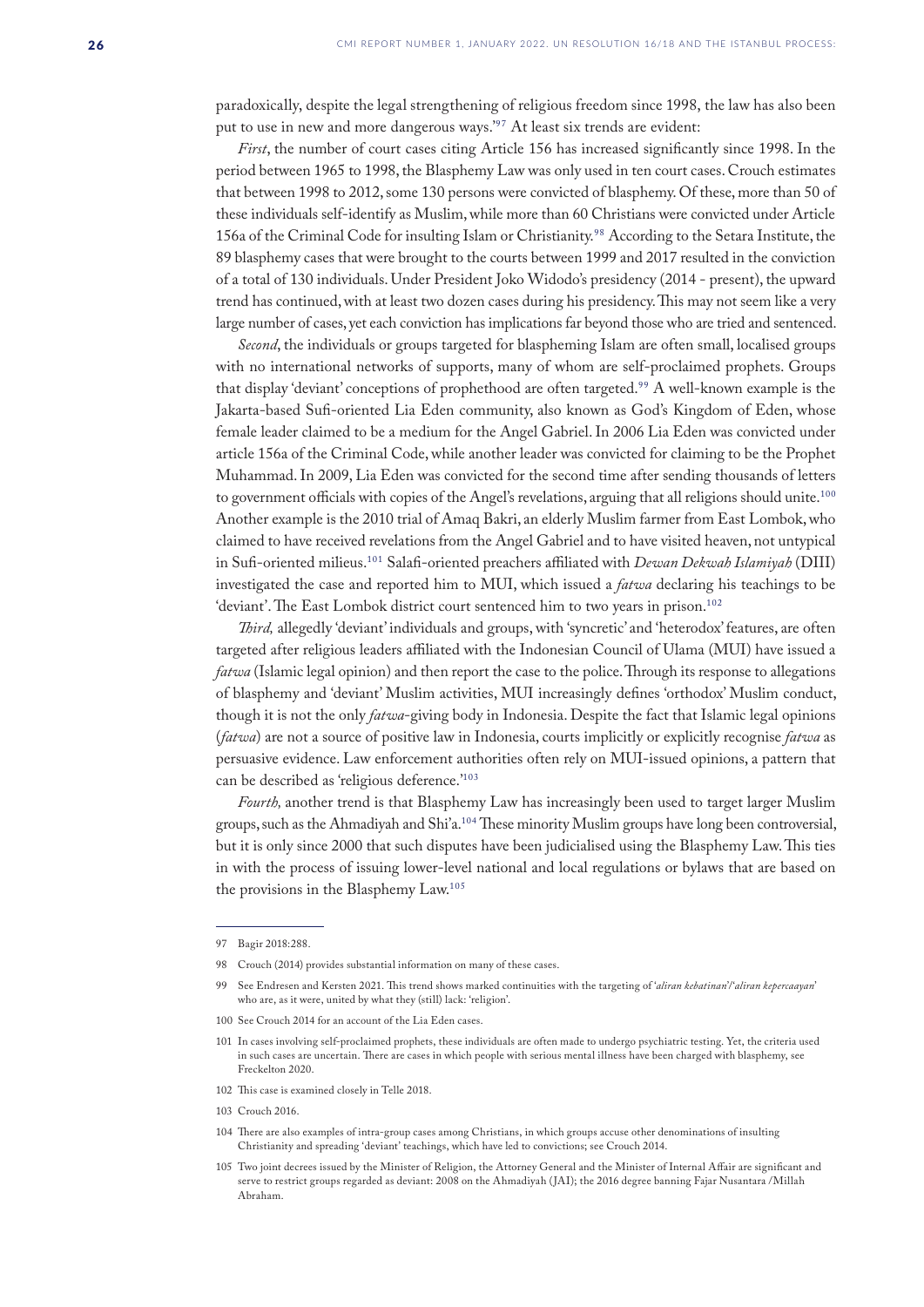<span id="page-26-0"></span>*Fifth,* a number of trials involve Christians who have been prosecuted for insulting Islam. Several of these cases involve proselytisation and conversion to Christianity, an issue of deep concern to conservative Muslim groups. One example is the Malang Case in 2007 in which 41 Evangelical Christians were convicted for insulting Islam, after allegedly stepping on the Quran and spreading hateful messages. Blasphemy trials have sometimes been accompanied by rioting and destruction of churches, as in the Tasikmalaya apostasy case.<sup>106</sup>

*Sixth,* the Blasphemy Law has lately been mobilised for overtly political purposes, serving as a dangerous tool of 'hate spin' campaigns with deeply undemocratic implications. This was vividly demonstrated in the process against former Jakarta Governor Basuki 'Ahok' Tjahaja Purnama, who in May 2017 was convicted of blaspheming Islam and the Quran and given a two-year prison sentence. The Chinese-Christian governor lost the re-election. The 'Ahok' case marked a new turning point in the use of blasphemy allegations for political ends.

#### Blasphemy law on trial, the Ahok case and its aftermath

The case against the Chinese-Christian Governor of Jakarta shocked many Indonesians and caused global headlines that tarnished Indonesia's reputation for religious pluralism. Ahok's conviction is a blatant example of how the Blasphemy Law can serve political ends. The scale of the anti-Ahok mobilisation to get him convicted for blasphemy was unprecedented. The case got rolling in September 2016 when Ahok held a campaign speech in which he remarked that the Quranic verse al-Maidah 51, which warns Muslims against taking Muslims or Christians as leaders, was being misused by some clerics to argue that Muslims should not vote for Christians.107 A few days later a deceptively edited video was uploaded to Facebook and went viral. After the MUI issued a 'religious opinion and stance' declaring that the remarks insulted the Quran and Islam, hard-line organisations mobilised, demanding Ahok's conviction. The rallies in Jakarta were the largest protests since 1998, when democracy activists called for the resignation of Suharto and the New Order regime. The day after Ahok was given a two-year sentence, three of the judges were promoted.108

The verdict against the Chinese-Christian Governor split Indonesia in ways that had not been seen in decades, leaving religious and ethnic minorities uncertain about their place in a nation that appeared to be moving towards becoming an Islamic state, rather than the pluralist state envisioned by Indonesia's founders. The 2016-2017 'blasphemy' case against Ahok was the culmination of a series of developments, including alliances between bodies such as the MUI and hardline Islamist militias. In the aftermath of the Ahok affair, the Jokowi government has taken some measures to curb the political influence of some Islamist toorganisations, but the outcome of these policy initiatives is uncertain. Besides banning Hizbut Tahir Indonesia (HTA) in July 2017, the government in late 2020 banned the Islamic Defender's Front (FPB) and arrested its leader. The Jokowi government has recently passed a law that allows the government to ban organisations that are opposed to Pancasila. Analysts are inclined to see these and related developments as signs that Indonesian politics is taking an 'illiberal turn'.

Indonesia's Constitutional Court was established in 2003 and is authorised to review the constitutionality of national statues and laws at the request of citizens and legal entities. Due to the increasing number of cases being brought under it, the Blasphemy Law has been brought to the Constitutional Court thrice (2009, 2013, 2017). The court has ruled that the law is constitutional despite the amendments from 2000 that strengthened religious freedom and other human rights. In its landmark 2010 ruling, the court, by a majority of eight to one, affirmed that 'the Indonesian nation is "Godly' (*bertuhan*)", not atheist, and that it 'achieved independence not only through national

<sup>106</sup> See Crouch 2014 for a discussion of these cases in relation to Christian Muslim relations in West Java.

<sup>107</sup> For a brief account, see Telle<https://tif.ssrc.org/2018/12/14/blasphemy-and-hate-spin-campaigns-in-indonesia/>

<sup>108</sup> See Peterson 2019 for a devastating legal analysis of the trial.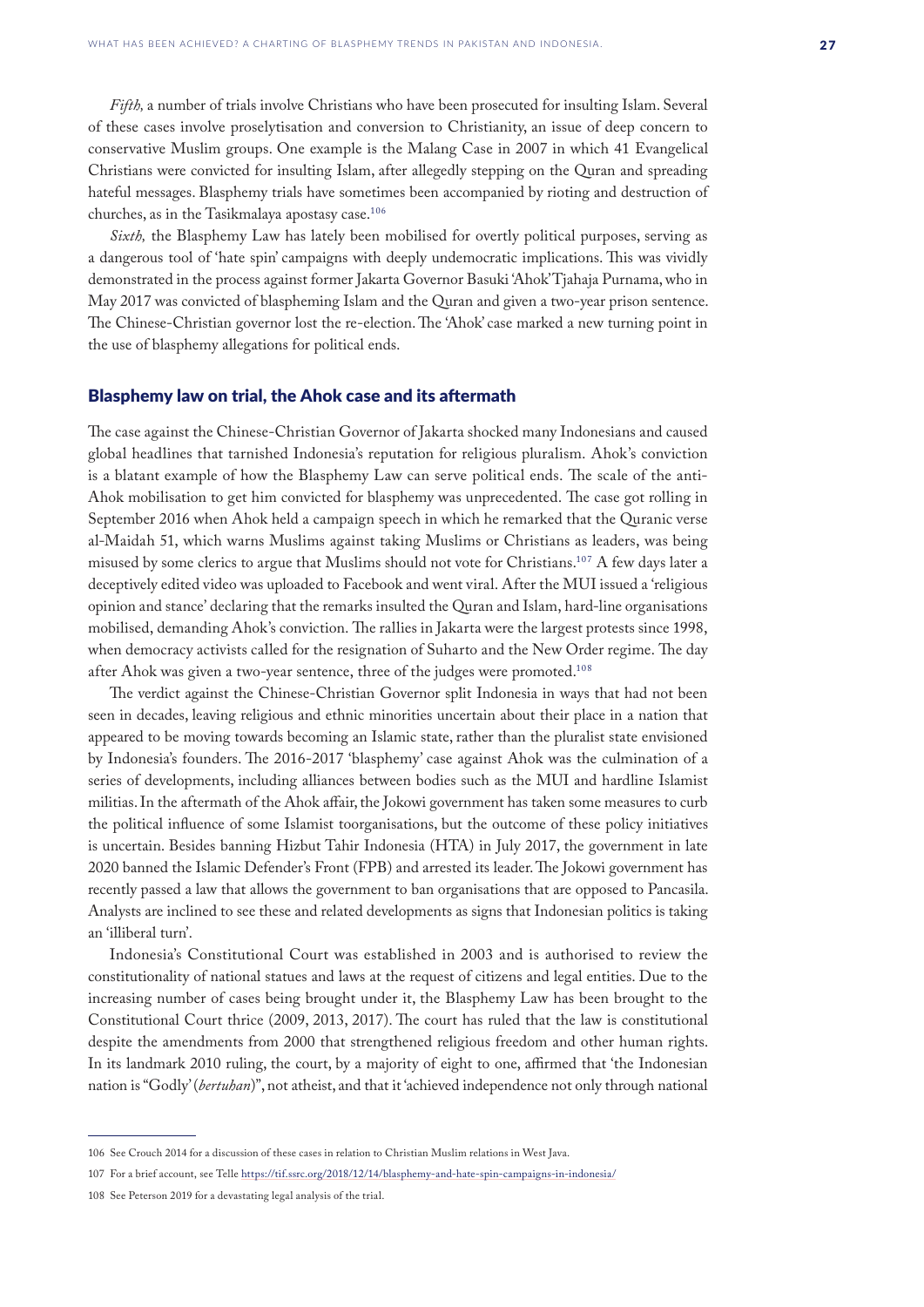struggle, but through the grace of God.'109 The ruling affirmed that religious sensibilities and religious orthodoxy are defined by religious scholars (*ulama*) and protected from public criticism and doctrinal disagreement by the established 'religious councils' (*organisasi induk keagamanaan*). According to Menchik, the review process 'helped create a broad, institutionalized, and durable consensus on the values of the state as rooted in "godly nationalism".'110 The 'godly nation' is premised on theological, rather than ethnic or geographical, criteria and constituted through exclusions: 'heterodox' groups and non-believers are denied the full benefits of citizenship.111 No Ahmadis were present during the review, and Ahmadiyah's exclusion allowed the participants and the state to proclaim their commitment to a limited form of pluralism, without extending religious freedom to 'heterodox' groups or atheists. In recent rulings, the Constitutional Court has decided that the state can limit religious freedom in matters involving moral considerations, religious values, security and public order (*ketertiban umum*) in democratic society. Most states restrict religious freedom, yet broad-sweep terms like 'religious values' and 'public order' are, Lindsey notes, 'capable of almost infinite expansion.' 112

These recent rulings highlight the fact that, despite what many proponents of human rights assume, distinct religious traditions and political traditions have very different understandings of what constitutes a 'religion.' The Indonesian case shows that even where a religious community affirms some ideal of religious freedom, it may not extend full rights and protections to groups seen as not fulfilling the cultural criteria to qualify as a proper religion. Unless these complexities are acknowledged, efforts to broaden the scope of freedom to include religious minorities and groups who have been victims of the Blasphemy Law may backfire. After three unsuccessful efforts at repealing the Blasphemy Law, it is likely that Indonesians will live under its shadow in the coming years. Hence the issue at this juncture is to find ways to reduce its discriminatory effects, limit its broad application and encourage non-legal forms of resolving disputes to keep them from escalating into divisive blasphemy controversies.

A recent example of a 'failed' attempt to secure a blasphemy conviction indicates that the playing field is uneven. In 2019, several Christian groups pressed charges against Muslim preacher Abdul Somad after a video clip from a sermon went viral in which he said that the crucifix is a dwelling place of an 'infidel jinn' (*evil spirit*), referring to Jesus on the Cross. The MUI called out the preacher, who maintained that he was teaching 'Islamic values' and refused to apologise. The MUI advised that Somad should not be brought to court, partly to avoid public unrest. The police did some investigations, but with pressure from conservative Islamic groups, they did not pursue the case further.<sup>113</sup> This outcome stands in contrast to the 'successful', yet deeply tragic, case against Ahok, the former Governor of Jakarta.

<sup>109</sup> These quotes from the decision are taken from Petersen 2019:19.

<sup>110</sup> Menchik 2016:90.

<sup>111</sup> See also Simandjuntak 2021.

<sup>112</sup> Lindsey 2018: 229. The quotes appear in Article 28J(2) of the constitution, which was added during the post-New Order amendment process.

<sup>113</sup> Simandjuntak 2021.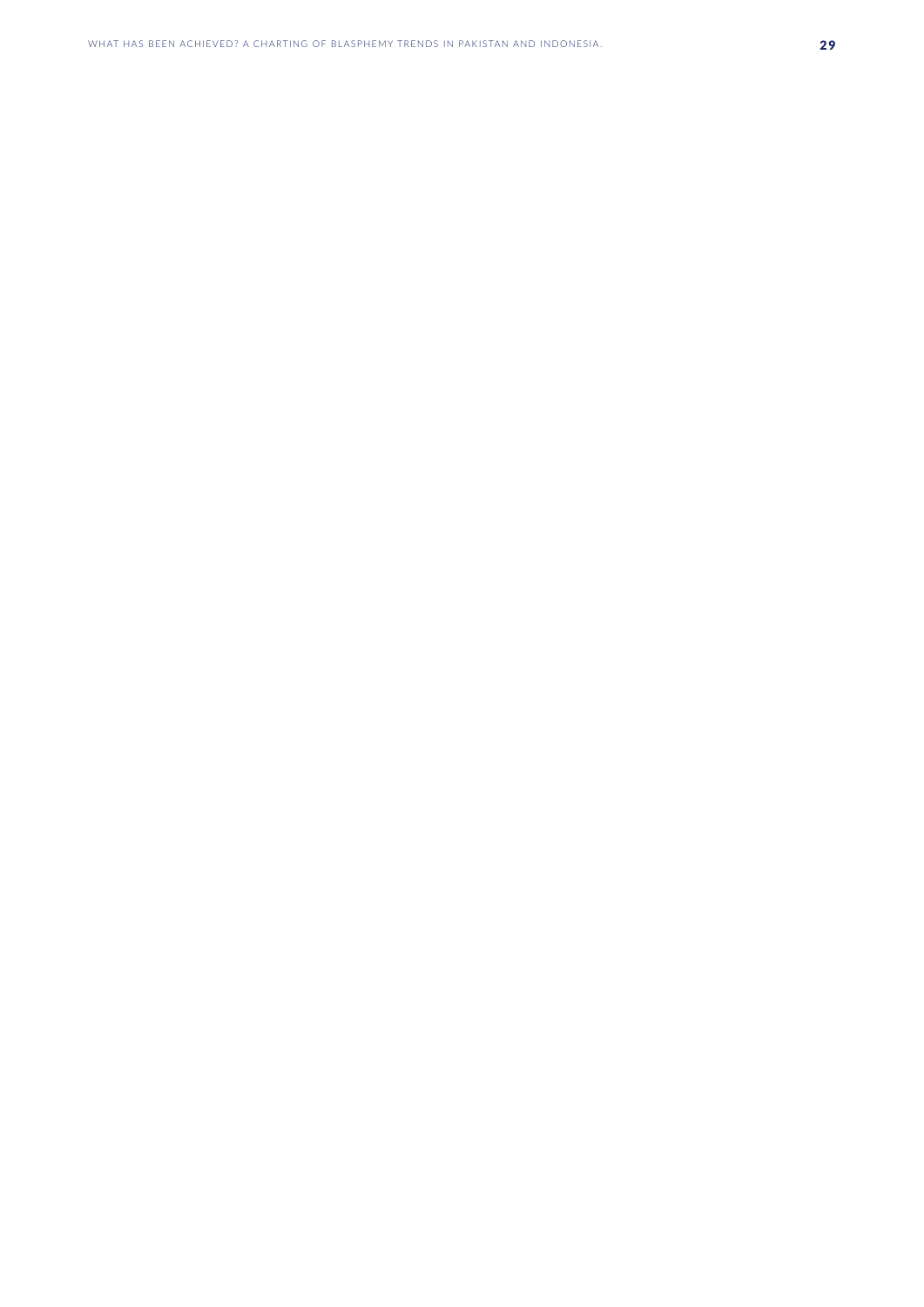## <span id="page-29-0"></span>**REFERENCES**

Ahmad, Imran. 2021. Asia Bibi v. The State: the politics and jurisprudence of Pakistan's blasphemy laws. *Third World Quarterly*, 42 (2): 274-291.

Ahmed, Asad Ali. 2019. The languages of truth: Saints, judges and the fraudulent in a Pakistani court. *The Rise of Religious Offence in Contemporary South Asia.* San Fransisco: University of California Press. Paul Rollier et al. (eds). San Fransisco: University of California Press.

Ashraf, Sana. 2018. Honor, purity and transgression: understanding blasphemy accusations and consequent violent action in Punjab, Pakistan. Contemporary South Asia, 26 (1):51-68.

Bagir, Zainal Abidin. 2018. The Politics and Law of Religious Governance, *Routledge Handbook of Contemporary Indonesia*. Robert Hefner (ed). London and New York: Routledge.

Bruinessen, Martin van. 2013 (ed). *Contemporary Developments in Indonesian Islam: Explaining the 'conservative turn.*' Singapore: ISEAS

Devji, Faisal. 2013. *Muslim Zion: Pakistan as a Political Idea*. Cambridge, MA: Harvard University Press.

Eltayeb, Mohamed Saed. 2019. From Rabat to Istanbul: Combating advocacy of religious hatred that constitutes incitement to violence, hostility or violence. *Religion, Pluralism, and Reconciling Difference*. W. Cole Durham Jr. and Donlu D. Thayer (eds). London and New York: Routledge.

Endresen, Cecilie and Carool Kersten. 2021. The Politics of Blasphemy in Indonesia. *Blasphemies Compared: Transgressive Speech in a Globalised World*. Anne Stensvold (ed). London and New York: Routledge.

Crouch, Melissa. 2014. *Law and Religion in Indonesia: Conflict and the Courts in West Java*. London and New York: Routledge.

—2016. Constitutionalism, Islam, and the Practice of Religious Deference: The Case of the Indonesian Constitutional Court. *The Australian Journal of Asian Law*, 16(2):1-15.

Hanne, Peter. 2013. The Domestic Politics of International Religious Defamation. *Politics and Religion*, 6 (3):512-537.

Fenwick, Stewart. 2017. *Blasphemy, Islam and the State:Pluralism and Liberalism in Indonesia*. London and New York: Routledge.

Freckelton, Ian. 2020. Blasphemy Law, Mental Illness and the Potential for Injustice: A Cautionary Telle from Indonesia. *Psychiatry, Psychology and Law,* 27(2):169-190.

Hefner, Robert W. 2020. Islam and Covenantal Pluralism in Indonesia: A Critical Juncture Analysis. *The Review of Faith & International Affairs,*18(2):1-17.

Kayaoglu,Turan. 2019. The OIC's Human Rights Regime. *The Organization of Islamic Cooperation and Human Rights*. Marie Juul Petersen and Turan Kayaoglu (eds). Philadelphia: University of Pennsylvania Press.

Khan, Amjad Mahmood. 2015. Pakistan's Anti-Blasphemy Laws and the Illegitimate Use of the 'Law, Public Order, and Morality' Limitation on Constitutional Rights. *The Review of Faith and International Affairs*, 13(1):13-22.

Langer, Lorenz. 2014. *Religious Offence and Human Rights: The Implications of Defamations of Religions.* Cambridge: Cambridge University Press.

Lindsey,Timothy.2018. Islamization, Law, and the Indonesian Courts: The More Things Change…*Routledge Handbook of Contemporary Indonesia.* Robert W. Hefner (ed). London and New York: Routledge.

—. 2012. *Islam, Law and the State in* Indonesia. London: IB Taurus.

Mayer, Ann Elizabeth. 2019. The OIC's Human Rights Policies in the UN: A Problem of Coherence. *The Organization of Islamic Cooperation and Human Rights*. Marie Juul Petersen and Turan Kayaoglu (eds). Philadelphia: University of Pennsylvania Press.

Menchik, Jeremy. 2016. *Islam and Democracy in Indonesia: Tolerance without Liberalism*. Cambridge and New York: Cambridge University Press.

Moon, Richard. 2018. *Putting Faith in Hate: When Religion is the Source and Target of Hate Speech*. Cambridge: Cambridge University Press.

Petersen, Daniel. 2019. *Islam, Blasphemy and Human Rights in Indonesia: The Trial of Ahok*. London and New York: Routledge.

Picard, Michel. 2012. *The Politics of Religion in Indonesia: Syncretism, Orthodoxy and Religious Contention in Java and Bali.* London and New York: Routledge.

Rollier, Paul et al. (eds). 2019. Introduction: Researching the rise of religious offence in South Asia. *Outrage: The Rise of Religious Offence in Contemporary South Asia.* San Fransisco: University of California Press.

Rollier, Paul. 2019. We're all blasphemers: The life of religious offence in Pakistan. *Outrage: The Rise of Religious Offence in Contemporary South Asia.* Rollier et al. (eds). San Fransisco: University of California Press.

Rumi, Raza. 2018. Unpacking the Blasphemy Laws of Pakistan. *Asian Affairs,* 49(2):219-339.

Schaflechner, Jurgen. 2019. Blasphemy and the appropriation of vigilante justice in 'hagiohistoric' writing in Pakistan. *Outrage: The Rise of Religious Offence in Contemporary South Asia.* Rollier et al. (eds). San Fransisco: University of California Press.

Siddique, Osama and Hayat, Zahra. 2008. Unholy Speech and Holy Laws: Blasphemy Laws in Pakistan: Controversial Origins, Design Defects and Free Speech Implications. *Minnesota Journal of International Law*, 17(2): 305-383.

Simandjuntak, Deasy. 2021. Disciplining the Accepted and Amputating the Deviants: Religious Nationalism and Segregated Citizenship in Indonesia. *Asian Journal of Law and Society*. 1-20.

Skorini, Heini i. 2020. *Free Speech, Religion and the United Nations: The Political Struggle to Define International Speech Norms*. London and New York: Routledge.

—. 2021. The OIC and the United Nations: Framing Blasphemy as a Human Rights Violation. *Blasphemies Compared: Transgressive Speech in a Globalised World*. Anne Stensvold (ed). London and New York: Routledge.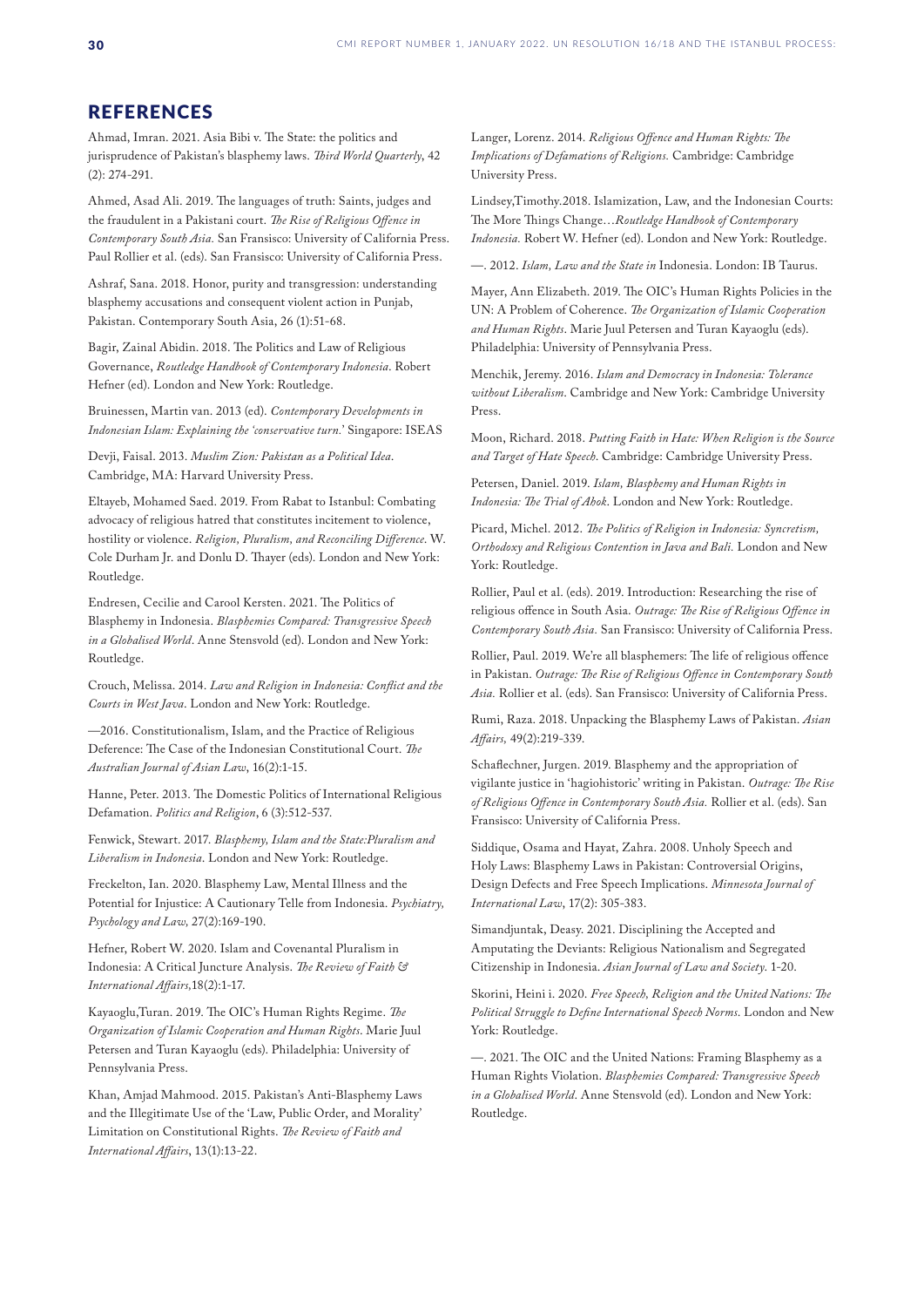Skorini, Heini and Marie Juul Petersen. 2017. Hate speech and holy prophets: tracing the OIC's strategies to protect religion at the UN. *Religion, State and the United Nations*. Anne Stensvold (ed). London and New York: Routledge.

Telle, Kari. 2018. Faith on Trial: Blasphemy and 'Lawfare' in Indonesia. *Ethnos,* (2):371-399.

[https://www.tandfonline.com/doi/full/10.1080/00141844.2017.1282](https://www.tandfonline.com/doi/full/10.1080/00141844.2017.1282973) [973](https://www.tandfonline.com/doi/full/10.1080/00141844.2017.1282973)

**—.** 2013. Vigilante Citizenship: Sovereign Practices and the Politics of Insult in Indonesia. *Bijdragen tot de Taal, Land-en Volkenkund*e, 169:183-212.

### *Policy Documents and Reports*

#### A/HRC/RES/16/18 [A.HRC.RES.16.18\\_en.pdf](file:///C:\Users\karit\OneDrive%20-%20Chr.%20Michelsen%20Institute\Blasphemy%20UD\A.HRC.RES.16.18_en.pdf)

European Parliament resolution on the blasphemy laws in Pakistan, in particular the case of Shafgufta Kausar and Shafqat Emmanuel. 2021/2647 (RSP).

Freedom House, 2010. *Policing Belief: The Impact of Blasphemy Laws on Human Rights – Pakistan*.

Limon, Marc, Nazila Ghanea and Hilary Power. 2014. *Combating Global Religious Intolerance: The Implementation of Human Rights Council Resolution 16/18*. Universal Rights Group. Geneva.

Pakistan, Ministry of Foreign Affairs. Press Release, No: 452/2020.

[https://mofa.gov.pk/pakistan-condemns-systematic-islamophobic](https://mofa.gov.pk/pakistan-condemns-systematic-islamophobic-campaign-under-the-garb-of-freedom-of-expression/)[campaign-under-the-garb-of-freedom-of-expression/](https://mofa.gov.pk/pakistan-condemns-systematic-islamophobic-campaign-under-the-garb-of-freedom-of-expression/)

Pakistan, Ministry of Foreign Affairs. Press Release, No: 55/2019.

[https://mofa.gov.](https://mofa.gov.pk/?s=pakistan+rejects+us+designation+on+religious+freedom)

[pk/?s=pakistan+rejects+us+designation+on+religious+freedom](https://mofa.gov.pk/?s=pakistan+rejects+us+designation+on+religious+freedom)

Pakistan, Ministry of Foreign Affairs. Press Release, No:63/2019.

[https://mofa.gov.pk/us-ambassador-at-large-for-international](https://mofa.gov.pk/us-ambassador-at-large-for-international-religious-freedom-ambassador-samuel-brownbacks-call-on-the-f)[religious-freedom-ambassador-samuel-brownbacks-call-on-the-f](https://mofa.gov.pk/us-ambassador-at-large-for-international-religious-freedom-ambassador-samuel-brownbacks-call-on-the-f)

Power, Hilary and Marie Juul Petersen. 2014. *Informal Report on the 5th Meeting of the Istanbul Process*. Copenhagen: Danish Institute for Human Rights and the Universal Rights Group (URG).

Setara Institute 2017. *Rezim Penodaan Agama:1965-2017* – *Laporan Riset Tematik*. Jakarta.

Telle, Kari. 2018. *Promoting ' freedom of religion or belief ': Policy, practice, and research.* CMI Report.

Utenriksdepartementet. 2021. *Strategi for ytringsfrihet i utenriks-og utviklingspolitiken.*

Universal Rights Group (UNG). 2019. [Meeting Istanbul\\_Process\\_](file:///C:\Users\karit\AppData\Local\Microsoft\Windows\INetCache\Content.Outlook\881M3FYE\Meeting_Istanbul_Process_Geneva_2020%20(1).pdf) [Geneva, 2019 \(1\).pdf](file:///C:\Users\karit\AppData\Local\Microsoft\Windows\INetCache\Content.Outlook\881M3FYE\Meeting_Istanbul_Process_Geneva_2020%20(1).pdf)

US Department of State. 2020. *Report on International Religious Freedom: Pakistan.*

#### *Newspapers/Blogs*

Greenacre, Ben. 2019. The Arc of the Covenant: The unfinished business of UN efforts to combat religious intolerance. The Universal Rights Group. Geneva.

Aslam, Jahanzeb. 2019. Newsweek. Pakistan. December10. [https://](https://www.newsweekpakistan.com/pakistan-rejects-u-s-particular-concern-designation-on-religious-freedom/) [www.newsweekpakistan.com/pakistan-rejects-u-s-particular-concern](https://www.newsweekpakistan.com/pakistan-rejects-u-s-particular-concern-designation-on-religious-freedom/)[designation-on-religious-freedom/](https://www.newsweekpakistan.com/pakistan-rejects-u-s-particular-concern-designation-on-religious-freedom/)

Tarik Ali. 2018. London Review Blog. [https://www.lrb.co.uk/](https://www.lrb.co.uk/blog/2017/november/the-crisis-in-pakistan-continues) [blog/2017/november/the-crisis-in-pakistan-continues](https://www.lrb.co.uk/blog/2017/november/the-crisis-in-pakistan-continues)

Telle, Kari. 2018. Blasphemy and 'hate spin' campaigns in Indonesia. *The Immanent Frame.*

[https://tif.ssrc.org/2018/12/14/blasphemy-and-hate-spin-campaigns](https://tif.ssrc.org/2018/12/14/blasphemy-and-hate-spin-campaigns-in-indonesia/)[in-indonesia/](https://tif.ssrc.org/2018/12/14/blasphemy-and-hate-spin-campaigns-in-indonesia/)